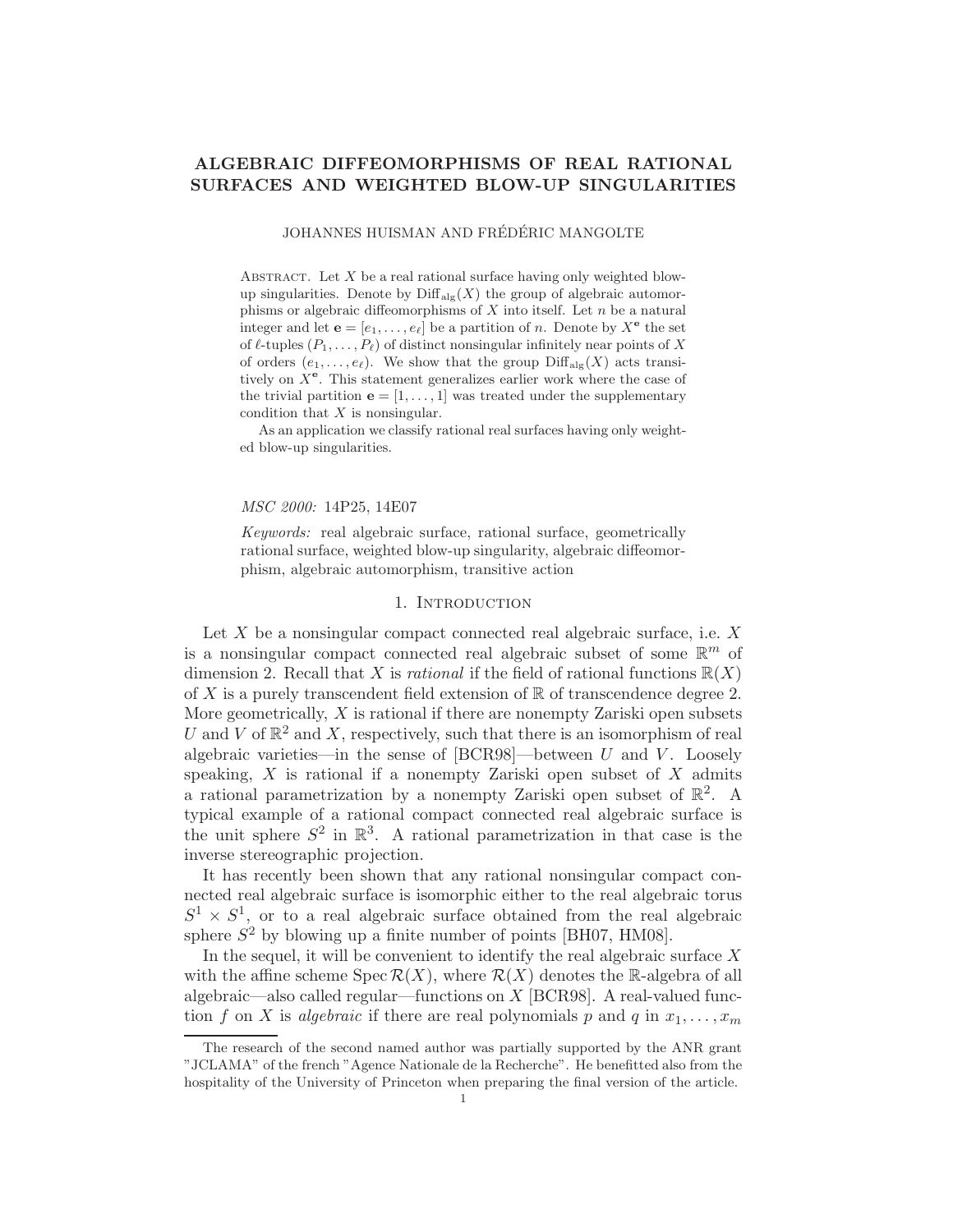such that q does not vanish on X and such that  $f = p/q$  on X. The algebra  $\mathcal{R}(X)$  is the localization of the coordinate ring  $\mathbb{R}[x_1,\ldots,x_m]/I$  with respect to the multiplicative system of all polynomials that do not vanish on  $X$ , where I denotes the vanishing ideal of X. It is the subring of  $\mathbb{R}(X)$  of all rational functions on  $X$  that do not have any poles on  $X$ .

Thanks to the above convention, we can define an *infinitely near point* of X to be a closed subscheme P of X that is isomorphic to  $Spec \mathbb{R}[x]/(x^e)$ , for some nonzero natural integer e. We call e the *length* or the *order* of P. An infinitely near point of X is also called an *infinitesimal arc* on X. An infinitely near point of length 1 is an ordinary point of  $X$ . An infinitely near point of length 2 is a pair  $(P, L)$ , where P is a point of X and L is 1dimensional subspace of the tangent space  $T_P X$  of X at P. Equivalently, an infinitely near point  $P$  of  $X$  of length 2 is a point of the exceptional divisor of the real algebraic surface obtained by blowing up  $X$  in an ordinary point. By induction, an infinitely near point of X of length  $e$  is an infinitely near point of length  $e-1$  on the exceptional divisor E of a blow-up of X (cf. [Mu, p. 171]).

Let P be an infinitely near point of X. The reduced scheme  $P_{\text{red}}$  is an ordinary point of X. Let  $P$  and  $Q$  be infinitely near points of X. We say that P and Q are *distinct* if the points  $P_{\text{red}}$  and  $Q_{\text{red}}$  of X are different.

Let *n* be a natural integer and let  $\mathbf{e} = [e_1, \dots, e_\ell]$  be a partition of *n*, where  $\ell$  is some natural integer. Denote by  $X^{\mathbf{e}}$  the set of  $\ell$ -tuples  $(P_1,\ldots,P_\ell)$ of distinct infinitely near points  $P_1, \ldots, P_\ell$  of X of orders  $e_1, \ldots, e_\ell$ , respectively.

Recall that an *algebraic diffeomorphism* or *algebraic automorphism* of  $X$ is a bijective map  $f$  from  $X$  into itself such that all coordinate functions of f and  $f^{-1}$  are algebraic functions on X [HM08]. Denote by  $\text{Diff}_{\text{alg}}(X)$  the group of algebraic diffeomorphisms of X into itself. Equivalently,  $\text{Diff}_{\text{alg}}(X)$ is the group of R-algebra automorphisms of  $\mathcal{R}(X)$ . One has a natural action of  $\text{Diff}_{\text{alg}}(X)$  on  $X^e$ . One of the main results of the paper is the following.

**Theorem 1.1.** Let  $X$  be a nonsingular rational compact connected real algebraic surface. Let n be a natural integer and let  $\mathbf{e} = [e_1, \ldots, e_\ell]$  be a partition of n, for some natural integer  $\ell$ . Then the group  $\text{Diff}_{\text{alg}}(X)$  acts transitively on  $X^{\mathbf{e}}$ .

Roughly speaking, Theorem 1.1 states that the group  $\text{Diff}_{\text{alg}}(X)$  acts  $\ell$ -transitively on infinitely near points of X, for any  $\ell$ . The statement generalizes earlier work where n-transitivity was proved for ordinary points only, i.e., in case of the trivial partition  $\mathbf{e} = [1, \ldots, 1]$  (cf. [HM08]).

The statement of Theorem 1.1 motivates the following question.

**Question 1.2.** Let  $X$  be a nonsingular rational compact connected real algebraic surface. Is the subset  $\text{Diff}_{\text{alg}}(X)$  of algebraic diffeomorphisms of X dense in the set  $\text{Diff}(X)$  of all diffeomorphisms of  $X$ ? Equivalently, can any diffeomorphism of  $X$  be approximated by algebraic diffeomorphisms?

The problem of approximating smooth maps between real algebraic varieties by algebraic maps has been studied by numerous authors [BK87a, BK87b, BKS97, Ku99, JK03, JM04, Ma06].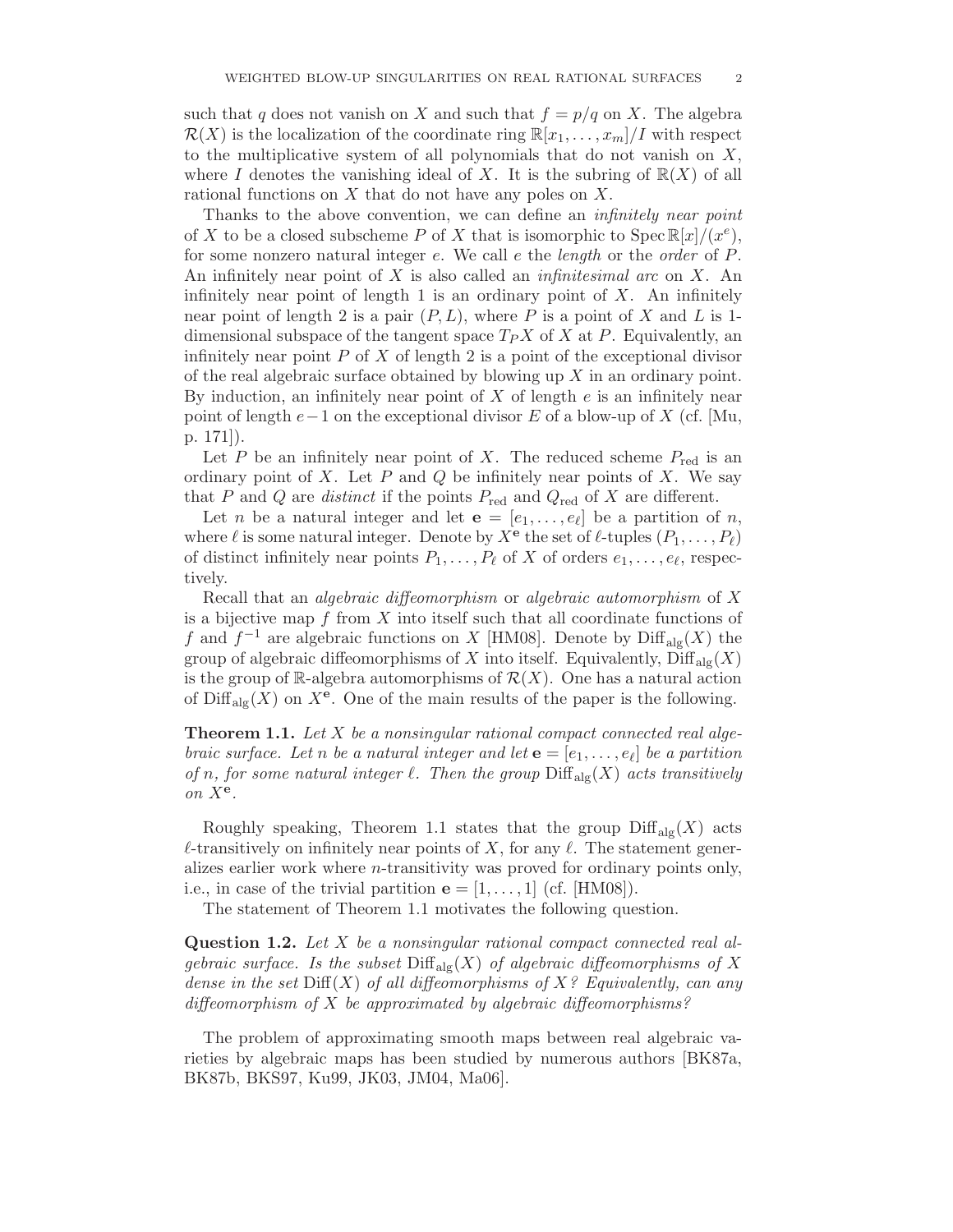It should be noted that Theorem 1.1 does not seem to follow from the known *n*-transitivity of  $\text{Diff}_{\text{alg}}(X)$  on ordinary points. The difficulty is that if two n-tuples P and Q of ordinary distinct points of X tend to two  $\ell$ tuples of distinct infinitely near points with lengths  $e_1, \ldots, e_\ell$ , then the algebraic diffeomorphisms mapping  $P$  to  $Q$  do not necessarily have a limit in  $\text{Diff}_{\text{alo}}(X)$ .

Our proof of Theorem 1.1 goes as follows. First we show that the statement of Theorem 1.1 is valid for the real algebraic surfaces  $S^2$  and  $S^1 \times S^1$ by explicit construction of algebraic diffeomorphisms (see Theorems 3.1 and 2.1). This step does use the earlier work mentioned above. Then, we use the fore-mmentioned fact that an arbitrary nonsingular rational compact connected real algebraic surface is either algebraically diffeomorphic to  $S^1 \times S^1$ , or to a real algebraic surface obtained from  $S^2$  by blowing up a finite number of distinct ordinary points [HM08, Theorem 4.3], and conclude by induction.

In order to give an application of Theorem 1.1, we need to recall the following. Let X be a nonsingular rational compact connected real algebraic surface, and let P be an infinitely near point of X. The blow-up of X at P is the blow-up  $B_P(X)$  of X at the sheaf of ideals defined by the closed subscheme P. Explicitly, if P is defined by the ideal  $(x^e, y)$  on the real affine plane  $\mathbb{R}^2$ , then the blow-up of  $\mathbb{R}^2$  at P is the real algebraic subvariety of  $\mathbb{R}^2 \times \mathbb{P}^1(\mathbb{R})$  defined by the equation  $vx^e - uy = 0$ , where  $(u : v)$ are homogeneous coordinates on the real projective line  $\mathbb{P}^1(\mathbb{R})$ . The blowup  $B_P(X)$  is also called a *weighted blow-up*, for obvious reasons. If  $e = 1$ , the blow-up  $B_P(X)$  is the ordinary blow-up of X at P. If  $e > 2$  then the blowup  $B_P(X)$  has a singular point. A local equation of the singularity is  $x^e =$ uy in  $\mathbb{R}^3$ . This is often called a singularity of type  $A_{e-1}^-$  (see e.g. [Ko00, Definition 2.1]).

We note that weighted blow-ups recently turned out to have interesting applications in real algebraic geometry (see [CM08a, CM08b, Ko99, Ko00]).

We will say that a real surface X has *weighted blow-up singularities* if X is obtained from a nonsingular real algebraic surface  $Y$  by blowing up a finite number of nonsingular infinitely near points. Here, we say that an infinitely near point  $P$  of a surface is *nonsingular* if  $P_{\text{red}}$  is a nonsingular point.

The following statement implies that any rational compact connected real algebraic surface having weighted blow-up singularities, is obtained from  $S^1 \times S^1$  or  $S^2$  by blowing-up a finite number of distinct infinitely near points of  $S^1 \times S^1$  or  $S^2$ , respectively.

**Theorem 1.3.** Let X be a rational compact connected real algebraic surface having weighted blow-up singularities. Then

- there are distinct infinitely near points  $P_1, \ldots, P_\ell$  on  $S^1 \times S^1$  such that X is isomorphic to the real algebraic surface obtained from  $S^1$   $\times$  $S^1$  by blowing up  $P_1, \ldots, P_\ell$ , or
- there are distinct infinitely near points  $P_1, \ldots, P_\ell$  on  $S^2$  such that X is isomorphic to the real algebraic surface obtained from  $S^2$  by blowing up  $P_1, \ldots, P_\ell$ .

Let  $X$  be a rational compact connected real algebraic surface having weighted blow-up singularities. Let n be a natural integer and let  $e =$  $[e_1, \ldots, e_\ell]$  be a partition of *n*, where  $\ell$  is some natural integer. Denote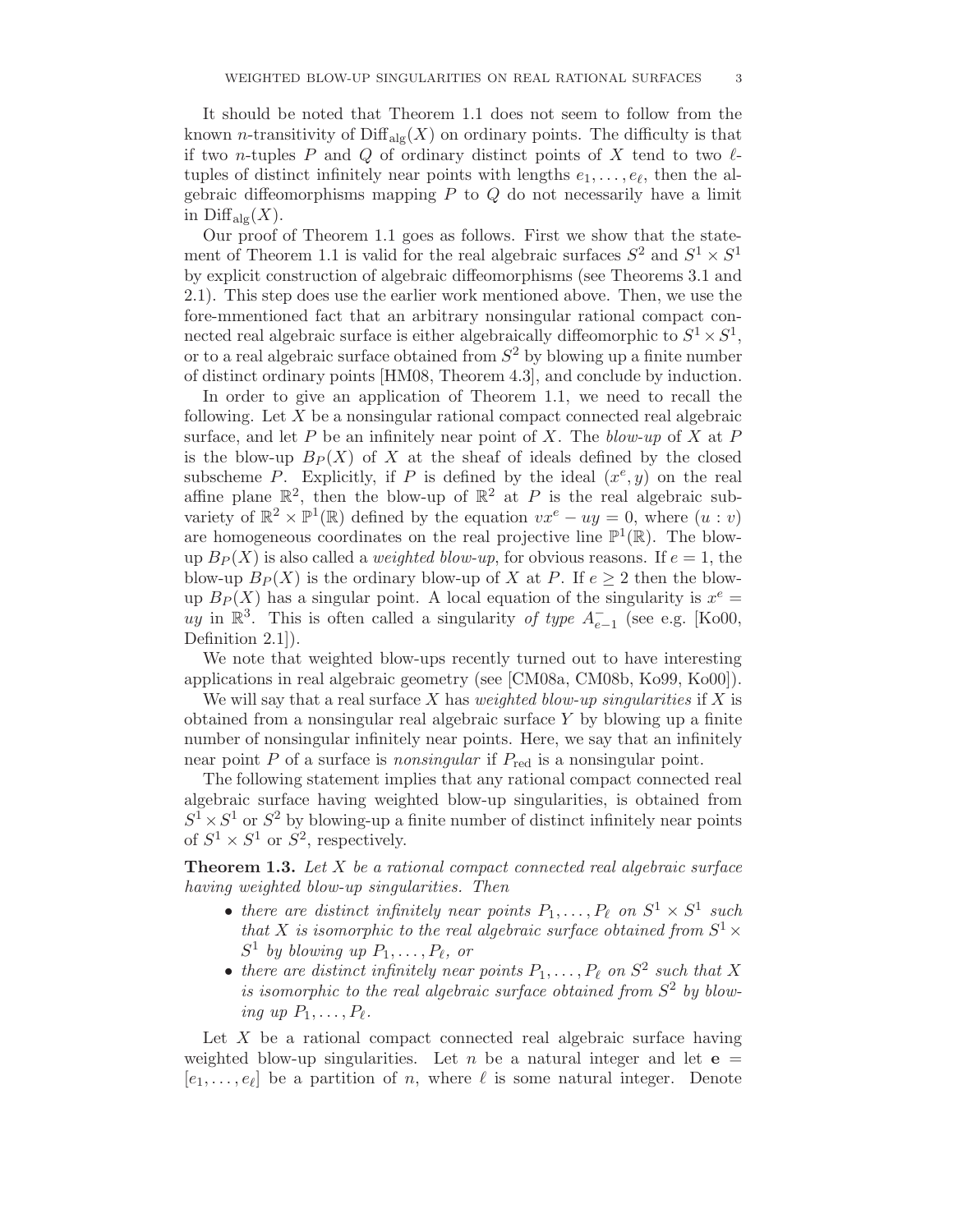by  $X^{\mathbf{e}}$  the set of  $\ell$ -tuples  $(P_1, \ldots, P_\ell)$  of distinct nonsingular infinitely near points  $P_1, \ldots, P_\ell$  of X of orders  $e_1, \ldots, e_\ell$ , respectively.

Denote again by  $\text{Diff}_{\text{alg}}(X)$  the group of algebraic diffeomorphisms of the possibly singular real algebraic surface  $X$ . Note that the definition of algebraic diffeomorphism above makes perfectly sense for singular varieties. Alternatively, one can define an algebraic diffeomorphism of  $X$  to be an automorphism of Spec  $\mathcal{R}(X)$ . Anyway, one has a natural action of  $\text{Diff}_{\text{alg}}(X)$ on  $X^{\mathbf{e}}$ .

We have the following generalization of Theorem 1.1 above.

**Theorem 1.4.** Let  $X$  be a rational compact connected real algebraic surface having weighted blow-up singularities. Let n be a natural integer and let  $\mathbf{e} = [e_1, \ldots, e_\ell]$  be a partition of n, for some natural integer  $\ell$ . Then the group  $\text{Diff}_{\text{alg}}(X)$  acts transitively on  $X^e$ .

As an application of Theorem 1.1 and Theorem 1.3, we prove the following statement.

**Theorem 1.5.** Let n be a natural integer and let  $\mathbf{e} = [e_1, \ldots, e_\ell]$  be a partition of n, for some natural integer  $\ell$ . Let X and Y be two rational compact connected real algebraic surfaces having weighted blow-up singularities. Assume that each of the surfaces  $X$  and  $Y$  has exactly one singularity of type  $A_{e_i}^-$  for each  $i = 1, \ldots, \ell$ . Then X and Y are isomorphic as real algebraic surfaces if and only if they are homeomorphic as singular topological surfaces.

Theorem 1.5 generalizes to certain singular rational real algebraic surfaces an earlier result for nonsingular ones ([BH07, Theorem 1.2] and [HM08, Theorem 1.5]). We will show by an example that the statement of Theorem 1.5 does not hold for the slightly more general class of rational compact connected real algebraic surfaces that have singularities of type  $A^-$  (see Example 7.1).

## 2. Infinitely near points on the torus

The object of this section is to prove Theorem 1.1 in the case of the real algebraic torus:

**Theorem 2.1.** Let n be a natural integer and let  $\mathbf{e} = [e_1, \ldots, e_\ell]$  be a partition of n, for some natural integer  $\ell$ . The group  $\text{Diff}_{\text{alg}}(S^1 \times S^1)$  acts transitively on  $(S^1 \times S^1)$ <sup>e</sup>.

The above statement is a generalization of the following statement, that we recall for future reference.

**Theorem 2.2** ( $[BH07, Theorem 1.3]$ ). Let n be a natural integer. The group  $\text{Diff}_{\text{alg}}(S^1 \times S^1)$  acts n-transitively on  $S^1 \times S^1$ .

For the proof of Theorem 2.1, we need several lemmas. It will turn out to be convenient to replace  $S^1$  by the isomorphic real projective line  $\mathbb{P}^1(\mathbb{R})$ .

**Lemma 2.3.** Let  $p, q \in \mathbb{R}[x]$  be real polynomials in x of the same degree. Suppose that q does not have any real roots. Define

 $\varphi\colon \mathbb{P}^1(\mathbb{R})\times \mathbb{P}^1(\mathbb{R})\longrightarrow \mathbb{P}^1(\mathbb{R})\times \mathbb{P}^1(\mathbb{R})$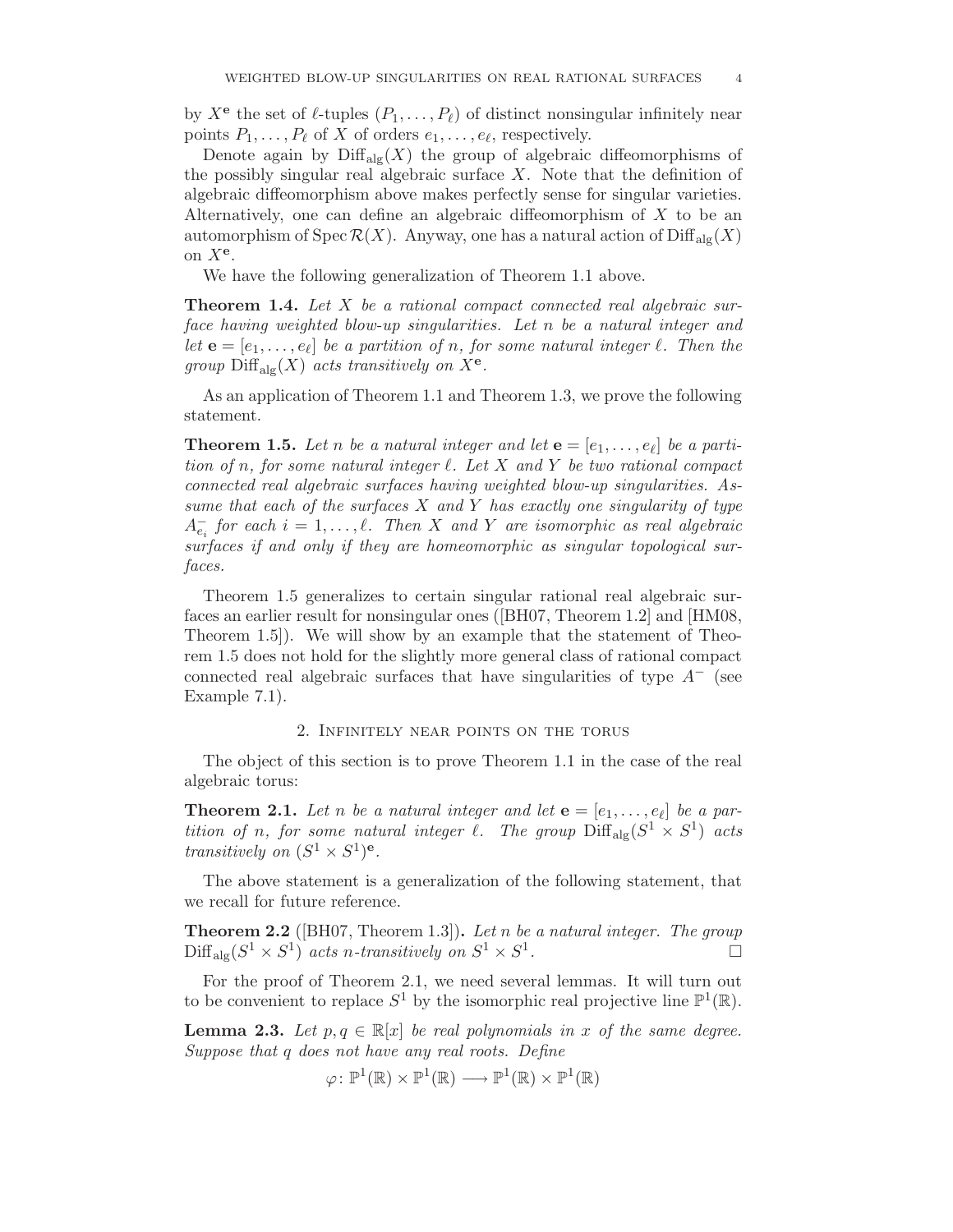by

$$
\varphi(x,y) = \left(x, y + \frac{p}{q}\right).
$$

Then  $\varphi$  is an algebraic diffeomorphism of  $\mathbb{P}^1(\mathbb{R}) \times \mathbb{P}^1(\mathbb{R})$  into itself.

*Proof.* It suffices to prove that  $\varphi$  is an algebraic map. We write  $\varphi$  in bihomogeneous coordinates:

$$
\varphi([x_0:x_1],[y_0:y_1])=([x_0:x_1],[\overline{q}(x_0,x_1)y_0+\overline{p}(x_0,x_1)y_1:\overline{q}(x_0,x_1)y_1]),
$$

where  $\bar{p}$  and  $\bar{q}$  are the homogenizations of p and q, respectively. Since q has no real zeros, the homogeneous polynomial  $\overline{q}$  does not vanish on  $\mathbb{P}^1(\mathbb{R})$ . Therefore, if

$$
\overline{q}(x_0, x_1)y_0 + \overline{p}(x_0, x_1)y_1 = 0
$$
, and  
 $\overline{q}(x_0, x_1)y_1 = 0$ 

then  $y_1 = 0$  and  $y_0 = 0$ . It follows that  $\varphi$  is a well defined algebraic map from  $\mathbb{P}^1(\mathbb{R}) \times \mathbb{P}^1(\mathbb{R})$  into itself.

**Definition 2.4.** Let  $P$  be an infinitely near point of a nonsingular rational compact connected real algebraic surface  $X$ . If  $R$  is an ordinary point of  $X$ , then P is said to be infinitely near to R if  $P_{\text{red}} = R$ .

**Definition 2.5.** Let P be an infinitely near point of  $S^1 \times S^1$ . We say that P is vertical if P is tangent to a vertical fiber  $\{x\} \times S^1$ , for some  $x \in S^1$ , i.e. if the scheme-theoretic intersection  $P \cdot (\{x\} \times S^1)$  is not reduced.

**Lemma 2.6.** Let  $P_1, \ldots, P_\ell$  be distinct infinitely near points of  $\mathbb{P}^1(\mathbb{R}) \times$  $\mathbb{P}^1(\mathbb{R})$ . Then there is an algebraic diffeomorphism  $\varphi$  of  $\mathbb{P}^1(\mathbb{R}) \times \mathbb{P}^1(\mathbb{R})$  such that

- $\varphi(P_i)$  is infinitely near to the point  $(i,0)$  of  $\mathbb{P}^1(\mathbb{R}) \times \mathbb{P}^1(\mathbb{R})$ , and
- $\varphi(P_i)$  is not vertical,

for all i.

*Proof.* By Theorem 2.2, we may assume that  $P_1, \ldots, P_\ell$  are infinitely near to the points  $(1,0),\ldots,(\ell,0)$  of the real algebraic torus  $\mathbb{P}^1(\mathbb{R}) \times \mathbb{P}^1(\mathbb{R})$ , respectively.

Let  $v_i = (a_i, b_i)$  be a tangent vector to  $\mathbb{P}^1(\mathbb{R}) \times \mathbb{P}^1(\mathbb{R})$  at  $P_i$  that is tangent to  $P_i$ . This means the following. If  $P_i$  is an ordinary point then  $v_i = 0$ . If  $P_i$  is not an ordinary point then  $v_i \neq 0$  and the 0-dimensional subscheme of  $\mathbb{P}^1(\mathbb{R}) \times \mathbb{P}^1(\mathbb{R})$  of length 2 defined by  $v_i$  is contained in the closed subscheme  $P$  of  $\mathbb{P}^1(\mathbb{R}) \times \mathbb{P}^1(\mathbb{R})$ .

Let  $p, q \in \mathbb{R}[y]$  be real polynomials in y of the same degree such that

- $q$  does not have any real roots,
- $p(0) = 0, q(0) = 1, q'(0) = 0$  and
- $a_i + b_i p'(0) \neq 0$  whenever  $v_i \neq 0$ .

Define  $\varphi: \mathbb{P}^1(\mathbb{R}) \times \mathbb{P}^1(\mathbb{R}) \longrightarrow \mathbb{P}^1(\mathbb{R}) \times \mathbb{P}^1(\mathbb{R})$  by

$$
\varphi(x,y) = \left(x + \frac{p}{q}, y\right).
$$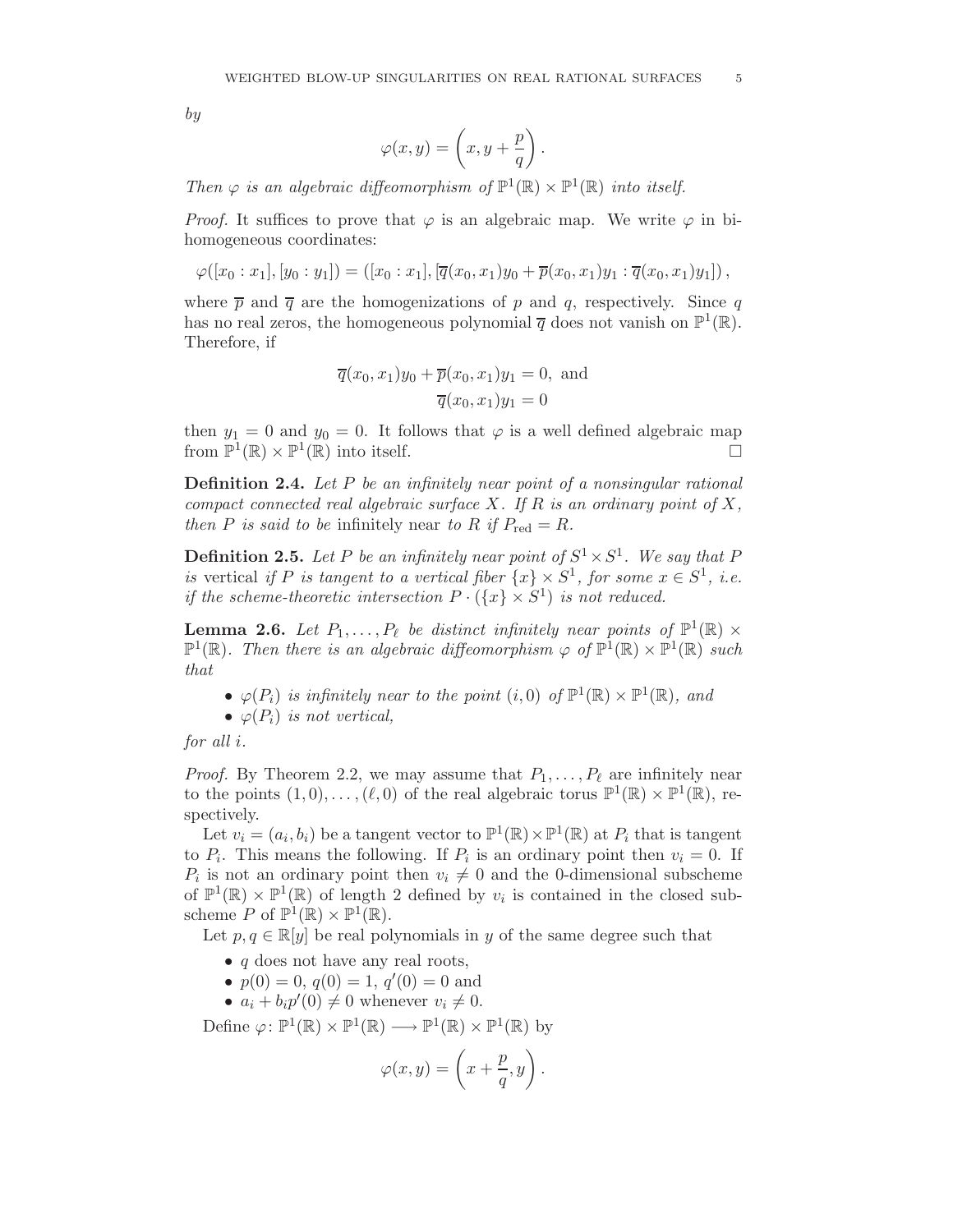According to Lemma 2.3—exchanging x and y—the map  $\varphi$  is an algebraic diffeomorphism of  $\mathbb{P}^1(\mathbb{R}) \times \mathbb{P}^1(\mathbb{R})$ . Since  $p(0) = 0$ , one has  $\varphi((i, 0)) = (i, 0)$ . It follows that  $\varphi(P_i)$  is also infinitely near to  $(i, 0)$ .

The Jacobian of  $\varphi$  at  $(i, 0)$  is equal to

$$
D_{(i,0)}\varphi = \begin{pmatrix} 1 & \frac{p'(0)q(0)-p(0)q'(0)}{q(0)^2} \\ 0 & 1 \end{pmatrix} = \begin{pmatrix} 1 & p'(0) \\ 0 & 1 \end{pmatrix}
$$

By construction,  $(D_{(i,0)}\varphi)v_i$  has first coordinate non zero whenever  $v_i \neq 0$ .<br>Therefore  $\varphi(P_i)$  is not vertical for all i Therefore,  $\varphi(P_i)$  is not vertical, for all *i*.

*Proof of Theorem 2.1.* Let  $P_1, \ldots, P_\ell$  be distinct infinitely near points of the real algebraic torus  $\mathbb{P}^1(\mathbb{R}) \times \mathbb{P}^1(\mathbb{R})$  of orders  $e_1, \ldots, e_\ell$ , respectively. Let  $Q_i$ be the infinitely near point of  $\mathbb{P}^1(\mathbb{R}) \times \mathbb{P}^1(\mathbb{R})$  defined by the ideal  $((x (i)^{e_i}, y$  in  $\mathcal{R}(\mathbb{P}^1(\mathbb{R}) \times \mathbb{P}^1(\mathbb{R}))$ . It suffices to show that there is an algebraic diffeomorphism  $\varphi$  of  $\mathbb{P}^1(\mathbb{R}) \times \mathbb{P}^1(\mathbb{R})$  such that  $\varphi(Q_i) = P_i$  for all *i*.

By Lemma 2.6, we may assume that the infinitely near point  $P_i$  is infinitely near to  $(i,0)$  and that  $\varphi(P_i)$  is not vertical. It follows that  $P_i$  is defined by an ideal of the form

$$
((x-i)^{e_i}, y-f_i),
$$

where  $f_i \in \mathbb{R}[x]$ .

Let  $p, q \in \mathbb{R}[x]$  be of the same degree such that

- $q$  does not have any real roots,
- $p = f_i q$  modulo  $(x i)^{e_i}$  for all *i*.

Such polynomials abound by the Chinese Remainder Theorem.

By Lemma 2.3, the polynomials  $p$  and  $q$  give rise to an algebraic diffeomorphism  $\varphi$  of  $\mathbb{P}^1(\mathbb{R}) \times \mathbb{P}^1(\mathbb{R})$  defined by

$$
\varphi(x,y) = \left(x, y + \frac{p}{q}\right).
$$

In order to show that  $\varphi(Q_i) = P_i$  for all *i*, we compute

$$
(\varphi^{-1})^{\star}((x-i)^{e_i}) = (x-i)^{e_i}
$$

and

$$
(\varphi^{-1})^*(y) = y - \frac{p}{q} = y - f_i
$$

modulo  $(x-i)^{e_i}$ . Indeed, q is invertible modulo  $(x-i)^{e_i}$ , and  $p = f_i q$  modulo  $(x - i)^{e_i}$ , by construction of p and q. It follows that  $\varphi(Q_i) = P_i$  $\Box$ 

#### 3. Infinitely near points on the unit sphere

The object of this section is to prove Theorem 1.1 in the case of the real algebraic sphere  $S^2$ :

**Theorem 3.1.** Let n be a natural integer and let  $\mathbf{e} = [e_1, \ldots, e_\ell]$  be a partition of n, for some natural integer  $\ell$ . The group  $\text{Diff}_{\text{alg}}(S^2)$  acts transitively on  $(S^2)^e$ .

The above statement is a generalization of the following statement, that we recall for future reference.

**Theorem 3.2** ( $|HM08$ , Theorem 2.3)). Let n be a natural integer. The group  $\text{Diff}_{\text{alg}}(S^2)$  acts n-transitively on  $S^2$ . В последните последните под на приема в село в последните под на село в последните под на село в село в посл<br>В село в село в село в село в село в село в село в село в село в село в село в село в село в село в село в сел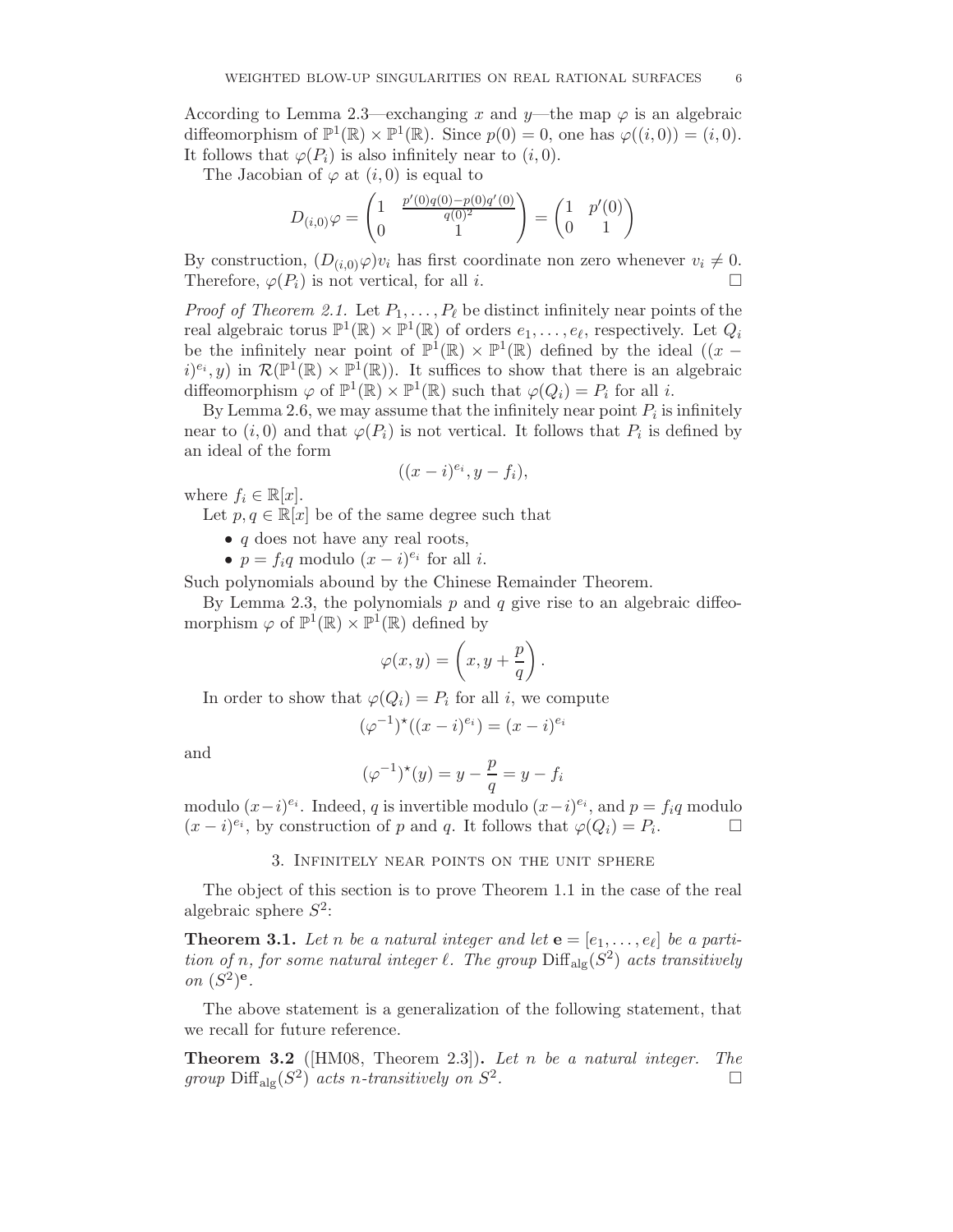For the proof of Theorem 3.1, we need several lemmas.

- **Lemma 3.3** ([HM08, Lemma 2.1]). Let  $p, q, r \in \mathbb{R}[x]$  be such that
	- r does not have any roots in the interval  $[-1, 1]$ , and
		- $p^2 + q^2 = r^2$ .

Define  $\varphi: S^2 \longrightarrow S^2$  by

$$
\varphi(x, y, z) = \left(x, \frac{yp - zq}{r}, \frac{yq + zp}{r}\right).
$$

Then  $\varphi$  is an algebraic diffeomorphism of  $S^2$ . — Первый профессиональный профессиональный профессиональный профессиональный профессиональный профессиональн<br>В 1990 году в 1990 году в 1990 году в 1990 году в 1990 году в 1990 году в 1990 году в 1990 году в 1990 году в<br>

**Definition 3.4.** Let P be infinitely near to a point of the equator  $\{z = 0\}$ of  $S^2$ . We say that P is vertical if P is tangent to the great circle of  $S^2$ passing through the North pole.

As for the torus above, we need some standard points on  $S^2$ . Let

$$
R_i = (x_i, y_i, z_i) = \left(\cos(\frac{i\pi}{2\ell+1}), \sin(\frac{i\pi}{2\ell+1}), 0\right)
$$

for  $i = 1, \ldots, \ell$ . Note that  $x_i \neq 0$  and  $y_i \neq 0$  for all i.

**Lemma 3.5.** Let  $P_1, \ldots, P_\ell$  be distinct infinitely near points of  $S^2$ . Then there is an algebraic diffeomorphism  $\varphi$  of  $S^2$  such that

- $\varphi(P_i)$  is infinitely near to  $R_i$ , and
- $\varphi(P_i)$  is not vertical,

for all i.

*Proof.* By Theorem 3.2, we may assume that  $P_i$  is infinitely near to the point  $R_i$ , for all i. Let  $v_i = (a_i, b_i, c_i)$  be a tangent vector to  $S^2$  at  $P_i$  that is tangent to  $P_i$ . Let  $p, q, r \in \mathbb{R}[x]$  be such that

- r does not vanish on  $[-1, 1]$ ,
- $p^2 + q^2 = r^2$ ,
- $p(0) = 1, q(0) = 0, r(0) = 1, p'(0) = 0, r'(0) = 0$ , and
- $a_i c_i y_i q'(0) \neq 0$  or  $b_i + c_i x_i q'(0) \neq 0$ , whenever  $v_i \neq 0$ .

Such polynomials abound. Take, for example,

$$
p(z) = (1 + z2)2 - (\lambda z)2
$$
,  $q(z) = 2(1 + z2)\lambda z$ ,  $r(z) = (1 + z2)2 + (\lambda z)2$ ,

where  $\lambda$  is any real number such that  $a_i - 2\lambda y_i c_i \neq 0$  or  $b_i + 2\lambda x_i c_i \neq 0$ whenever  $v_i \neq 0$ .

Define  $\varphi: S^2 \longrightarrow S^2$  by

$$
\varphi(x,y,z) = \left(\frac{xp(z) - yq(z)}{r(z)}, \frac{xq(z) + yp(z)}{r(z)}, z\right).
$$

According to Lemma 3.3—permuting the roles of x, y, z—the map  $\varphi$  is an algebraic diffeomorphism of  $S^2$ . Since  $p(0) = 1$ ,  $q(0) = 0$  and  $r(0) = 1$ , the infinitely near point  $\varphi(P_i)$  is again infinitely near to  $R_i$ , for all i.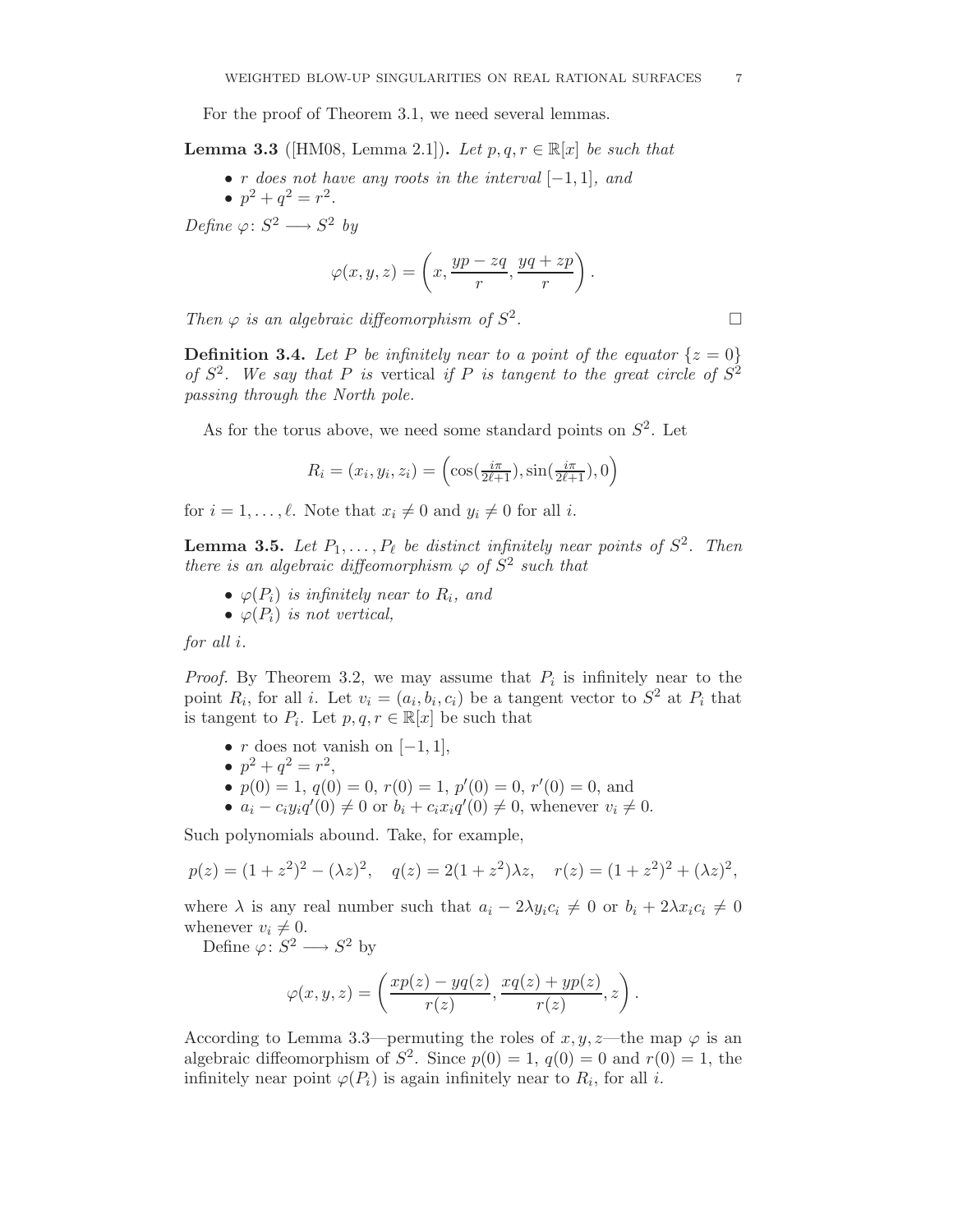The Jacobian of  $\varphi$  at  $R_i$  is equal to

$$
D_{R_i}\varphi = \begin{pmatrix} \frac{p(0)}{r(0)} & \frac{-q(0)}{r(0)} & \frac{x_i p'(0)r(0) - y_i q'(0)r(0) - x_i p(0)r'(0) + y_i q(0)r'(0)}{r(0)^2} \\ \frac{q(0)}{r(0)} & \frac{p(0)}{r(0)} & \frac{x_i q'(0)r(0) + y_i p'(0)r(0) - x_i q(0)r'(0) - y_i p(0)r'(0)}{r(0)^2} \\ 0 & 0 & 1 \end{pmatrix} = \begin{pmatrix} 1 & 0 & -y_i q'(0) \\ 0 & 1 & x_i q'(0) \\ 0 & 0 & 1 \end{pmatrix}
$$

By construction,  $(D_{R_i}\varphi)v_i$  has first or second coordinate non zero whenever  $v_i \neq 0$ . Therefore,  $\varphi(P_i)$  is not vertical, for all i.

**Lemma 3.6.** Let e be a nonzero natural integer, and let  $i \in \{1, \ldots, \ell\}$ . Let  $f, g, h \in \mathbb{R}[x]/(x - x_i)^e$  be such that

(3.7) 
$$
x^2 + f^2 = 1, \quad and \quad x^2 + g^2 + h^2 = 1
$$

in  $\mathbb{R}[x]/(x-x_i)^e$ . Assume, moreover, that  $f(x_i) = g(x_i) = y_i$ . Then there is  $a \in \mathbb{R}[x]/(x-x_i)^e$  such that

(3.8) 
$$
(1 - a^2)f = (1 + a^2)g, \text{ and } 2af = (1 + a^2)h
$$

in  $\mathbb{R}[x]/(x-x_i)^e$ . Moreover, there is such an element a such that  $1+a^2$  is invertible in  $\mathbb{R}[x]/(x-x_i)^e$ .

*Proof.* If  $h = 0$  then  $f = g$ , and one can take  $a = 0$ . Therefore, we may assume that  $h \neq 0$ . Let d be the valuation of h, i.e.,  $h = (x - x_i)^d h'$ , where  $h' \in \mathbb{R}[x]/(x-x_i)^e$  is invertible. Since  $f(x_i) = g(x_i)$ , one has  $h(x_i) = 0$ , i.e., h is not invertible in  $\mathbb{R}[x]/(x-x_i)^e$  and  $d \neq 0$ . By Hensel's Lemma, there are lifts  $\overline{f}, \overline{g}, \overline{h}$  in  $\mathbb{R}[x]/(x-x_i)^{e+2d}$  of  $f, g, h$ , respectively, satisfying the equations (3.7) in the ring  $\mathbb{R}[x]/(x-x_i)^{e+2d}$ . Note that  $\overline{f}+\overline{g}$  is invertible in  $\mathbb{R}[x]/(x-x_i)^{e+2d}$ , and that  $\overline{h}$  has valuation d.

In order to simplify notation, we denote again by  $f, g, h$  the elements  $\overline{f}, \overline{g}, \overline{h}$ , respectively. Let  $k \in \mathbb{R}[x]/(x-x_i)^{e+2d}$  be the inverse of  $f+g$ . Let  $a = hk$ . We verify that equations (3.8) hold and that  $1 + a^2$  is invertible in  $\mathbb{R}[x]/(x-x_i)^e$ .

The element  $1 + a^2$  is clearly invertible in  $\mathbb{R}[x]/(x - x_i)^{e+2d}$  since h is not invertible.

Since

$$
(f-g)(f+g) = f2 - g2 = (1 - x2) - (1 - x2 - h2) = h2,
$$

one has

$$
f - g = h^2 k = h^2 k^2 (f + g) = a^2 (f + g).
$$

It follows that

$$
(1 - a^2)f = (1 + a^2)g
$$

in  $\mathbb{R}[x]/(x-x_i)^{e+2d}$ , and therefore also in  $\mathbb{R}[x]/(x-x_i)^e$ .

In order to prove that the other equation of (3.8) holds as well, observe that

$$
(f-g)^{2}h - 2f(f-g)h + h^{3} = (f-g)h(f-g-2f) + h^{3} =
$$
  
- 
$$
(f-g)h(f+g) + h^{3} = -(f^{2}-g^{2})h + h^{3} = 0
$$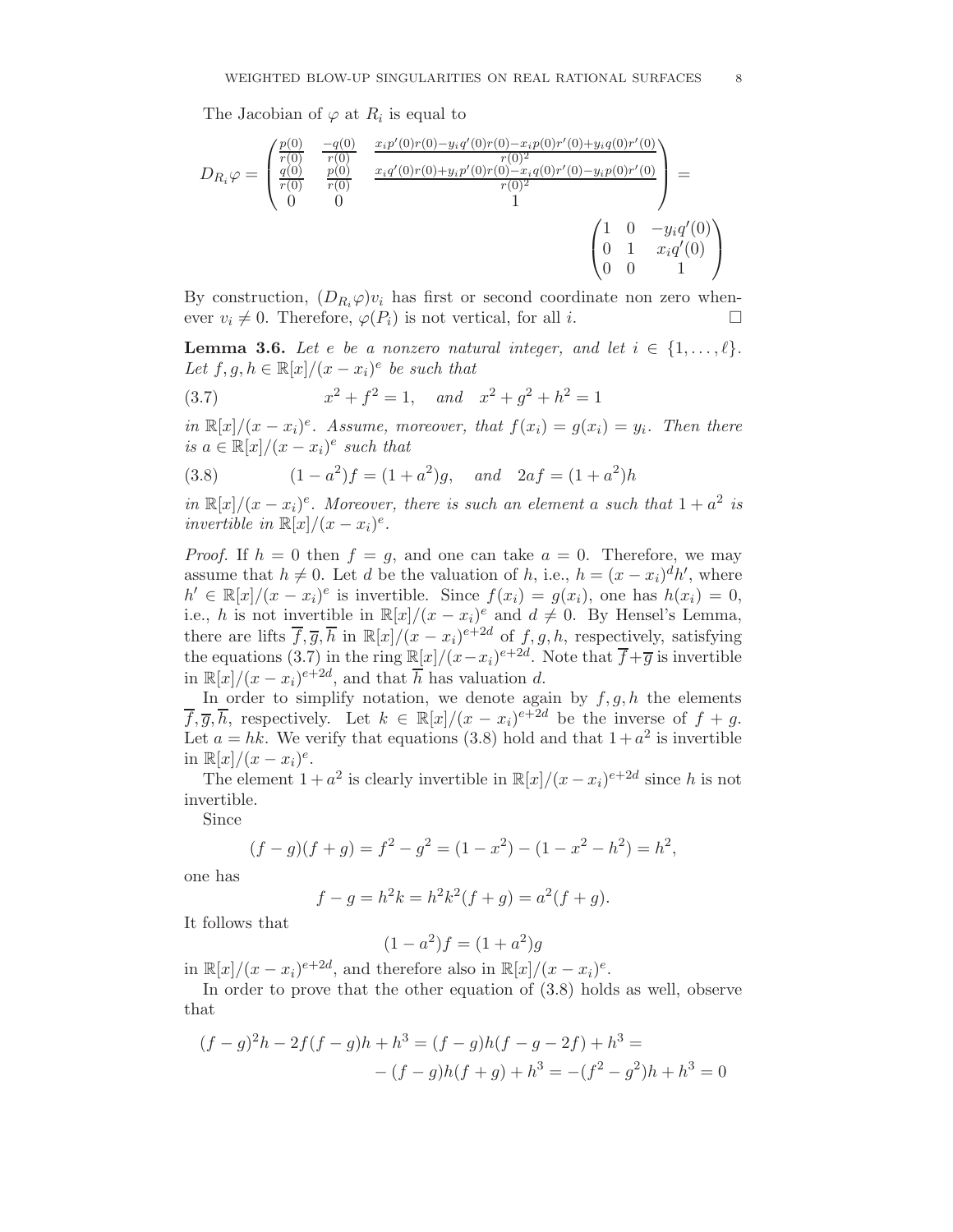by what we have seen above. Substituting  $f - g = ah$ , one obtains

$$
0 = a2h3 - 2afh2 + h3 = h2(a2h - 2af + h)
$$

in  $\mathbb{R}[x]/(x-x_i)^{e+2d}$ . Since the valuation of h is equal to d, one deduces that  $a^2h - 2af + h = 0$  in  $\mathbb{R}[x]/(x - x_i)^e$ . Hence,  $2af = (1 + a^2)h$ , as was to be proved.  $\Box$ 

*Proof of Theorem 3.1.* Let  $P_1, \ldots, P_\ell$  be distinct infinitely near points of of  $S^2$  of orders  $e_1, \ldots, e_\ell$ , respectively. Let  $Q_i$  be the infinitely near point of  $S^2$  defined by the ideal

$$
((x-x_i)^{e_i}, y-f_i, z)
$$

in  $\mathbb{R}[x, y, z]$ , where  $f_i$  is the Taylor polynomial in  $x - x_i$  of  $\sqrt{1 - x^2}$  at  $x_i$  of order  $e_i - 1$ . Note that  $Q_i$  is infinitely near to  $R_i$  for all i. We show that there is an algebraic diffeomorphism  $\varphi$  of  $S^2$  such that  $\varphi(Q_i) = P_i$  for all *i*.

By Lemma 3.5, we may assume that  $P_1, \ldots, P_\ell$  are infinitely near to the points  $R_1, \ldots, R_\ell$  of  $S^2$ , respectively, and that they are not vertical. It follows that  $P_i$  is defined by an ideal of the form

$$
((x-x_i)^{e_i}, y-g_i, z-h_i)
$$

where  $g_i, h_i \in \mathbb{R}[x]$  are of degree  $\lt e_i$ . Moreover, since  $P_i$  is an infinitely near point of  $S^2$ , we have

$$
x^2 + g_i^2 + h_i^2 = 1 \pmod{(x - x_i)^{e_i}}.
$$

By Lemma 3.6, there is  $a_i \in \mathbb{R}[x]/(x-x_i)^{e_i}$  such that

$$
(1 - a_i^2) f_i = (1 + a_i^2) g_i
$$
, and  
 $2a_i f_i = (1 + a_i^2) h_i$ 

in  $\mathbb{R}[x]/(x-x_i)^{e_i}$ , and, moreover,  $1+a_i^2$  is invertible.

By the Chinese Remainder Theorem, there is a polynomial  $a \in \mathbb{R}[x]$  such that  $a = a_i \pmod{(x - x_i)^{e_i}}$ , for all *i*. Then

$$
(1 - a2)fi = (1 + a2)gi \pmod{(x - xi)ei}}
$$
  
2af<sub>i</sub> = (1 + a<sup>2</sup>)h<sub>i</sub> \pmod{(x - x<sub>i</sub>)<sup>e<sub>i</sub></sup>},

and  $1 + a^2$  is invertible in  $\mathbb{R}[x]/(x - x_i)^{e_i}$ , for all *i*.

Put

$$
p = 1 - a^2
$$
,  $q = 2a$ ,  $r = 1 + a^2$ .

Then

$$
pf_i = rg_i \pmod{(x - x_i)^{e_i}}
$$
  

$$
qf_i = rh_i \pmod{(x - x_i)^{e_i}},
$$

and r is invertible in  $\mathbb{R}[x]/(x-x_i)^{e_i}$ , for all *i*. Moreover,

- r does not have any roots in the interval  $[-1, 1]$ , and
- $p^2 + q^2 = r^2$ .

By Lemma 3.3, the polynomials  $p,q,r$  give rise to an algebraic diffeomorphism  $\varphi$  of  $S^2$  defined by

$$
\varphi(x, y, z) = \left(x, \frac{yp - zq}{r}, \frac{yq + zp}{r}\right).
$$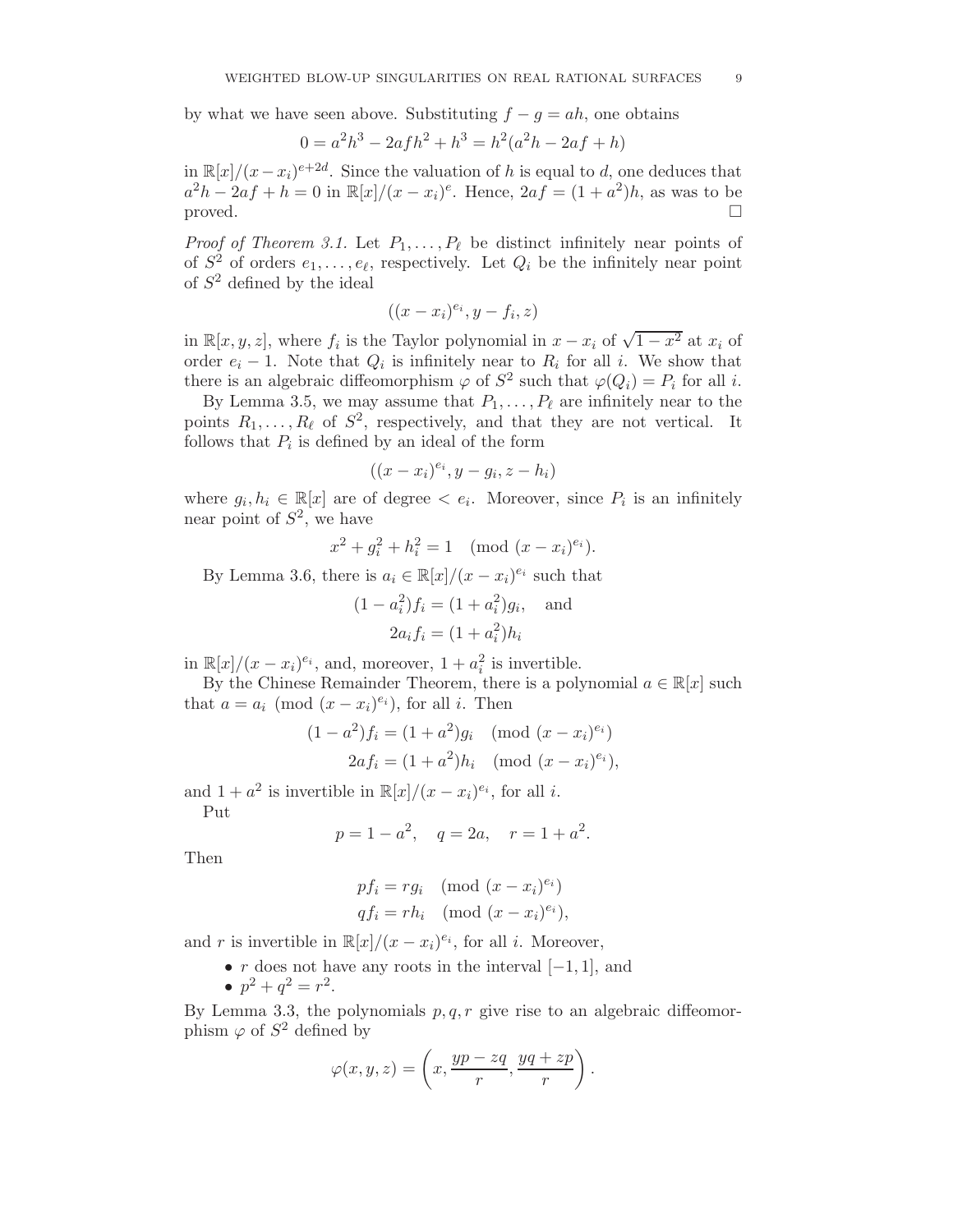In order to show that  $\varphi(Q_i) = P_i$  for all *i*, we compute

$$
(\varphi^{-1})^*( (x - x_i)^{e_i}) = (x - x_i)^{e_i}
$$

$$
u_i = (\varphi^{-1})^*(y - f_i) = \frac{yp + zq}{r} - f_i
$$

$$
v_i = (\varphi^{-1})^*(z) = \frac{-yq + zp}{r},
$$

so that  $\varphi(Q_i)$  is the infinitely near point of  $S^2$  defined by the ideal  $((x (x_i)^{e_i}, u_i, v_i$ ). We have

$$
\frac{p}{r}u_i - \frac{q}{r}v_i = y - \frac{p}{r}f_i = y - g_i \pmod{(x - x_i)^{e_i}}
$$

and

$$
\frac{q}{r}u_i + \frac{p}{r}v_i = z - \frac{q}{r}f_i = z - h_i \pmod{(x - x_i)^{e_i}}.
$$

It follows that  $\varphi(Q_i) = P_i$ .

#### 4. Algebraic diffeomorphisms of nonsingular rational surfaces

The proof of Theorem 1.1 is now similar to the proof of [HM08, Theorem 1.4]. We include it for convenience of the reader.

*Proof of Theorem 1.1.* Let  $X$  be a nonsingular real rational surface. As mentioned before, X is algebraically diffeomorphic to  $S^1 \times S^1$  or to the blow-up of  $S^2$  at a finite number of distinct points  $R_1, \ldots, R_m$ . If X is algebraically diffeomorphic to  $S^1 \times S^1$  then  $\text{Diff}_{\text{alg}}(X)$  acts transitively on  $X^e$ by Theorem 2.1. Therefore, we may assume that  $X$  is algebraically diffeomorphic to the blow-up  $B_{R_1,...,R_m}(S^2)$  of  $S^2$  at  $R_1,...,R_m$ . We will show that  $\text{Diff}_{\text{alg}}(X)$  acts transitively on  $X^{\mathbf{e}}$  for all partitions **e** of any natural integer  $n$ , by induction on  $m$ .

If  $m = 0$ , then X is algebraically diffeomorphic to  $S^2$  and  $\text{Diff}_{\text{alg}}(X)$  acts transitively on  $X^e$ , for all e, by Theorem 3.1. Let  $m > 0$ , and let X be  $B_{R_1,\ldots,R_m}(S^2)$ . Let  $(P_1,\ldots,P_n)$  and  $(Q_1,\ldots,Q_n)$  be two *n*-tuples in  $X^e$ . We want to show that there is an algebraic diffeomorphism  $\varphi$  of X such that  $\varphi(P_j) = Q_j$  for all j.

We identify  $\mathbb{P}^2(\mathbb{R})$  with  $B_{R_m}(S^2)$  via an algebraic diffeomorphism. We may consider  $R_1, \ldots R_{m-1}$  as points of  $\mathbb{P}^2(\mathbb{R})$  and the surface X is the surface  $B_{R_1,\dots,R_{m-1}}(\mathbb{P}^2(\mathbb{R}))$ . Let  $\pi: X \to \mathbb{P}^2(\mathbb{R})$  be the blowing-up morphism. Let L be a line in  $\mathbb{P}^2(\mathbb{R})$  that does not contain any of the points  $R_k, \pi(P_i)_{\text{red}}, \pi(Q_i)_{\text{red}}$ . The inverse image  $\overline{L}$  of  $L$  in X is a contractible real algebraic curve in  $X$ , see [HM08, Theorem 3.2].

Let Y be the nonsingular rational compact connected real algebraic surface obtained from X by contracting L to a point. Let  $\rho: X \to Y$  be the morphism that contracts  $\widetilde{L}$  to a point P. Let  $\sigma: \mathbb{P}^2(\mathbb{R}) \to S^2$  be the morphism that contracts the line L of  $\mathbb{P}^2(\mathbb{R})$  to a point. Then  $\pi$  induces a

.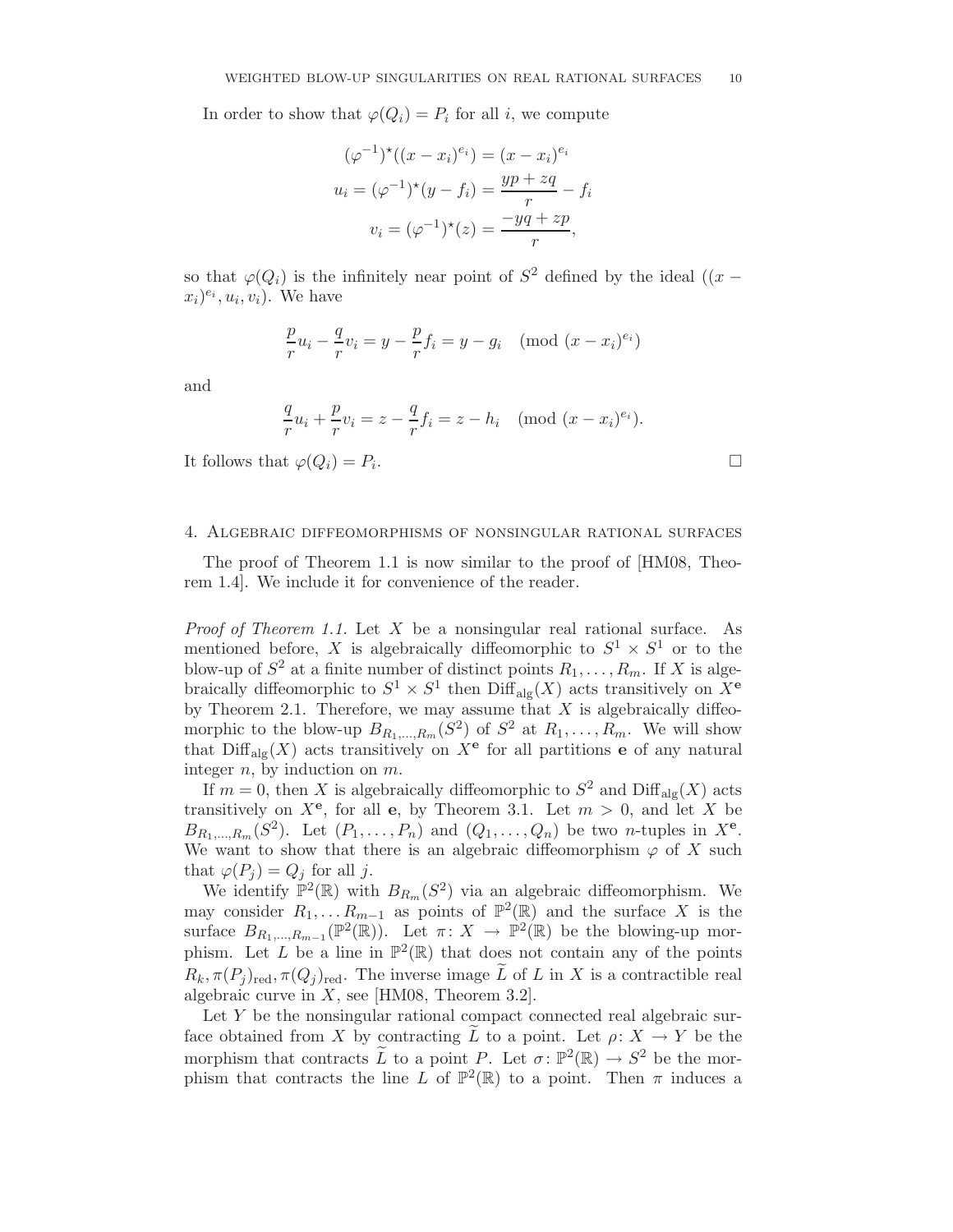morphism  $\tau: Y \to S^2$ , i.e., one has the following diagram:



The morphism  $\tau$  is the blow-up of  $S^2$  at the points  $R_1, \ldots, R_{m-1}$ . Since the real algebraic curve  $\widetilde{L}$  does not contain any of the points  $(P_i)_{\text{red}}$  or  $(Q_i)_{\text{red}}$ of X, the infinitely near points  $\rho(P_1), \ldots, \rho(P_n)$  are distinct, and the same holds for the points  $\rho(Q_1), \ldots, \rho(Q_n)$ . Moreover,  $P \neq \sigma(P_j)_{\text{red}}$  and  $P \neq$  $\sigma(Q_i)_{\text{red}}$  for all j. By the induction hypothesis, the group  $\text{Diff}_{\text{alg}}(Y)$  acts transitively on  $Y^d$ , where **d** is the partition  $[e_1, \ldots, e_\ell, 1]$  of  $n+1$ . Therefore, there is an algebraic diffeomorphism  $\psi$  of Y such that  $\psi(\rho(P_i)) = \rho(Q_i)$  and  $\psi(P) = P$ . Since X is the blow-up of Y at P, the map  $\psi$  induces an algebraic diffeomorphism  $\varphi$  of X with the required property.

# 5. RATIONAL SURFACES WITH  $A^-$  singularities

The object of this section is to prove Theorem 1.3 that asserts that a real rational surface with weighted blow-up singularities is isomorphic to a real algebraic surface obtained from  $S^2$  or  $S^1 \times S^1$  by blowing up a finite number of distinct infinitely near points. We need the following lemmas.

**Lemma 5.1.** Let  $X$  be a nonsingular rational real algebraic Klein bottle Let S be a finite subset of X. Then there is an algebraic map  $f: X \to S^2$ such that

(1) f is the blow-up of  $S^2$  at 2 distinct real points  $Q_1, Q_2$ , and (2)  $Q_i \notin f(S)$ , for  $i = 1, 2$ .

Proof. Since all nonsingular rational compact connected real algebraic Klein bottles are algebraically diffeomorphic (see [Ma06, Theorem 1.3], [BH07, Theorem 1.2 or  $[HM08, Theorem 1.5]$ , we may assume that K is obtained from  $S^2$  by blowing up the points  $(0, 0, \pm 1)$ . Let  $\beta: K \to S^2$  be the blow-up map. There are disjoint euclidean circles  $C_1$  and  $C_2$  on  $S^2$  with the following properties:

- $(0, 0, 1) \in C_1$ ,  $(0, 0, -1) \notin C_1$ ,
- $(0, 0, 1) \notin C_2$ ,  $(0, 0, -1) \in C_2$ , and
- the strict transforms  $C_1$  and  $C_2$  of  $C_1$  and  $C_2$  in K do not contain any of the points belonging to S.

The real algebraic curves  $\widetilde C_1$  and  $\widetilde C_2$  are contractible in  $K$ , according to [HM08, Theorem 3.2. The nonsingular real algebraic surface obtained from  $K$  by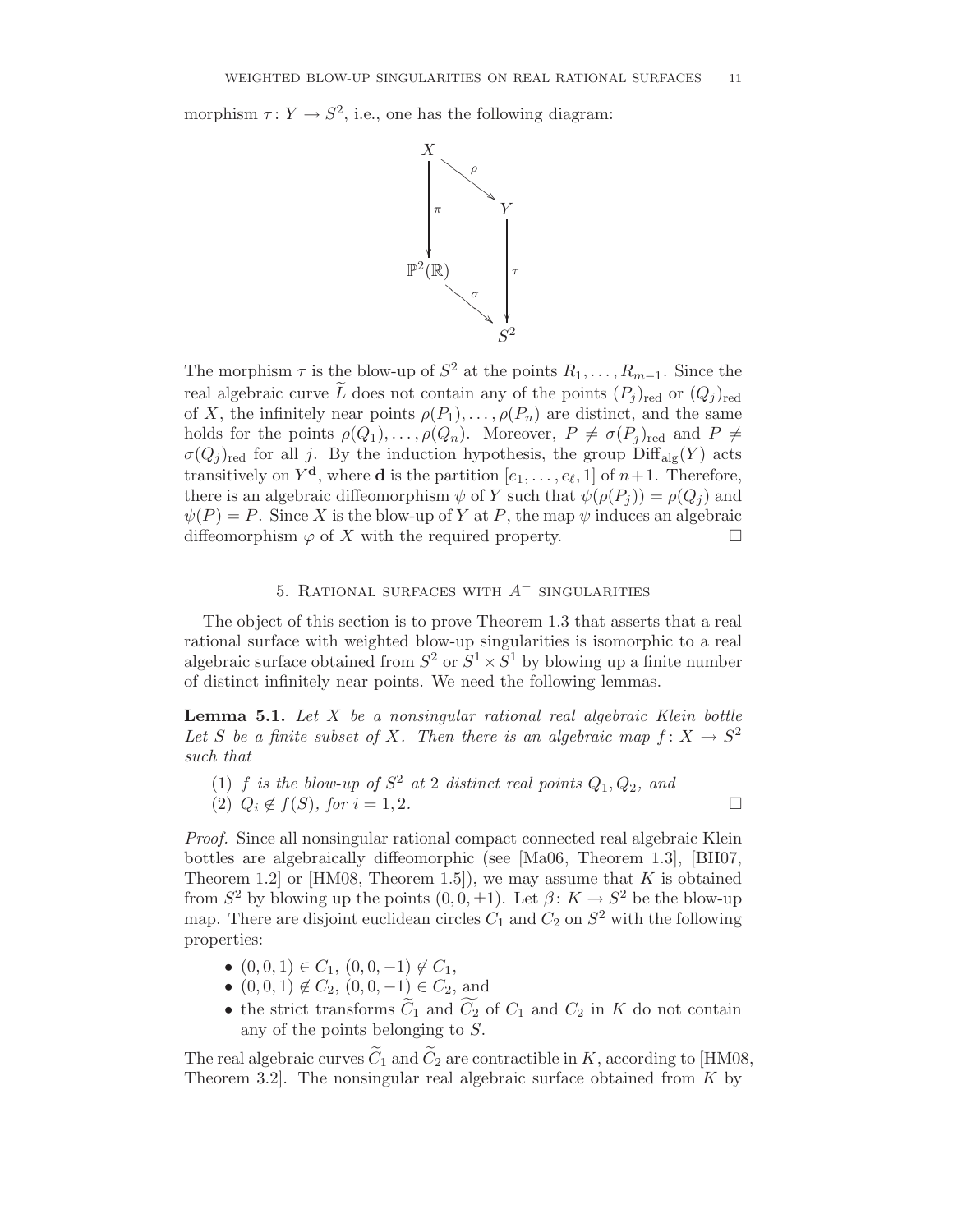contracting  $\tilde{C}_1$  and  $\tilde{C}_2$  is homeomorphic to  $S^2$ , hence algebraically diffeomorphic to  $S^2$ . The algebraic map  $f: K \to S^2$  contracting  $\widetilde{C}_1$  and  $\widetilde{C}_2$  has the required properties.

**Lemma 5.2.** Let P be an infinitely near point of  $S^1 \times S^1$ , and let C be a real algebraic curve in  $S^1 \times S^1$  such that there is a nonsingular projective complexification  $\mathcal X$  of  $S^1 \times S^1$  having the following properties:

- (1) the Zariski closure  $C$  of  $C$  in  $X$  is nonsingular and rational,
- (2) the self-intersection of  $\mathcal C$  in  $\mathcal X$  is even and non-negative,
- (3)  $P_{\text{red}} \in \mathcal{C}$ , and
- (4) C is not tangent to P, i.e., the scheme-theoretic intersection  $P \cdot C$  is of length 1.

Then, there is an algebraic map

$$
f\colon B_P(S^1 \times S^1) \to Z
$$

that is a blow-up at an infinitely near point Q whose exceptional curve  $f^{-1}(Q_{\text{red}})$  is equal to the strict transform of C in  $B_P(S^1 \times S^1)$ , where Z is either the real algebraic torus  $S^1 \times S^1$ , or the rational real algebraic Klein bottle K.

*Proof.* Let Y be the blow-up of  $S^1 \times S^1$  at P. Let  $\beta: \mathcal{Y} \to \mathcal{X}$  be the blow-up of  $X$  at P. It is clear that  $Y$  is a nonsingular projective complexification of  $Y$ .

Let  $m + 1$  be the length of the infinitely near point P, where  $m \geq 0$ . Let  $\rho: \mathcal{Y} \to \mathcal{Y}$  be the minimal resolution of  $\mathcal{Y}$ . If P is a point of length 1, then  $\rho = id$ , of course. The morphism  $\beta \circ \rho$  is a repeated blow-up of X. More precisely, there is a sequence of morphisms of algebraic varieties over R

$$
\widetilde{\mathcal{Y}} = \mathcal{X}_{m+1} \xrightarrow{f_m} \mathcal{X}_m \xrightarrow{f_{m-1}} \cdots \xrightarrow{f_0} \mathcal{X}_0 = \mathcal{X},
$$

with the following properties. Each morphism  $f_i$  is an ordinary blow-up of  $\mathcal{X}_i$ at a nonsingular ordinary real point  $P_i$  of  $\mathcal{X}_i$ , for all i. One has  $P_0 = P_{\text{red}}$ , i.e.,  $f_0$  is the blow-up of X at  $P_{\text{red}}$ . Moreover, denoting by  $\mathcal{E}_i$  the exceptional curve of  $f_i$  in  $\mathcal{X}_{i+1}$ , the center of blow-up  $P_{i+1}$  belongs to  $\mathcal{E}_i$  but does not belong to the strict transform of any of the curves  $\mathcal{E}_j$  in  $\mathcal{X}_{i+1}$  for all  $j < i$ .

Denote again by  $\mathcal{E}_i$  and C the strict transforms of  $\mathcal{E}_i$  and C in  $\mathcal{Y}$ , respectively. The curves  $\mathcal{E}_0, \ldots, \mathcal{E}_{m-1}$  have self-intersection  $-2$ , the curve  $\mathcal{E}_m$ has self-intersection  $-1$ . Since C is not tangent to P, the curve C in  $\widetilde{\mathcal{Y}}$ has odd self-intersection  $\geq -1$ . The curves  $\mathcal{C}, \mathcal{E}_0, \ldots, \mathcal{E}_m$  form a chain of curves over  $\mathbb R$  in  $\mathcal Y$ , intersecting in real points only (See Figure 1). The morphism  $\rho: \widetilde{\mathcal{Y}} \to \mathcal{Y}$  is the contraction of the curves  $\mathcal{E}_0, \ldots, \mathcal{E}_{m-1}$ . The morphism  $\beta \colon \mathcal{Y} \to \mathcal{X}$  is the contraction of  $\rho(\mathcal{E}_m)$ , i.e.,  $\beta^{-1}(P_{\text{red}}) = \rho(\mathcal{E}_m)$ .

Let k be the self-intersection of C in  $\mathcal{Y}$ . Since  $k \ge -1$  and  $k \equiv -1$ (mod 2), the integer  $k + 1$  is even and non-negative. Let  $R_1, \ldots, R_{k+1}$ be pairwise complex conjugate of C. Denote by  $\widetilde{\mathcal{Y}}'$  the blow-up of  $\widetilde{\mathcal{Y}}$  in  $R_1, \ldots, R_{k+1}$ . The algebraic variety  $\widetilde{\mathcal{Y}}'$  is again defined over  $\mathbb{R}$ . The strict transform of C in  $\tilde{\mathcal{Y}}'$  is a nonsingular rational curve of self-intersection -1. Denote again by  $\mathcal{E}_i$  the strict transform of  $\mathcal{E}_i$  in  $\widetilde{\mathcal{Y}}'$ . The self-intersection of  $\mathcal{E}_i$  is equal to  $-2$ , if  $i \neq m$ , the self-intersection of  $\mathcal{E}_m$  is equal to  $-1$ .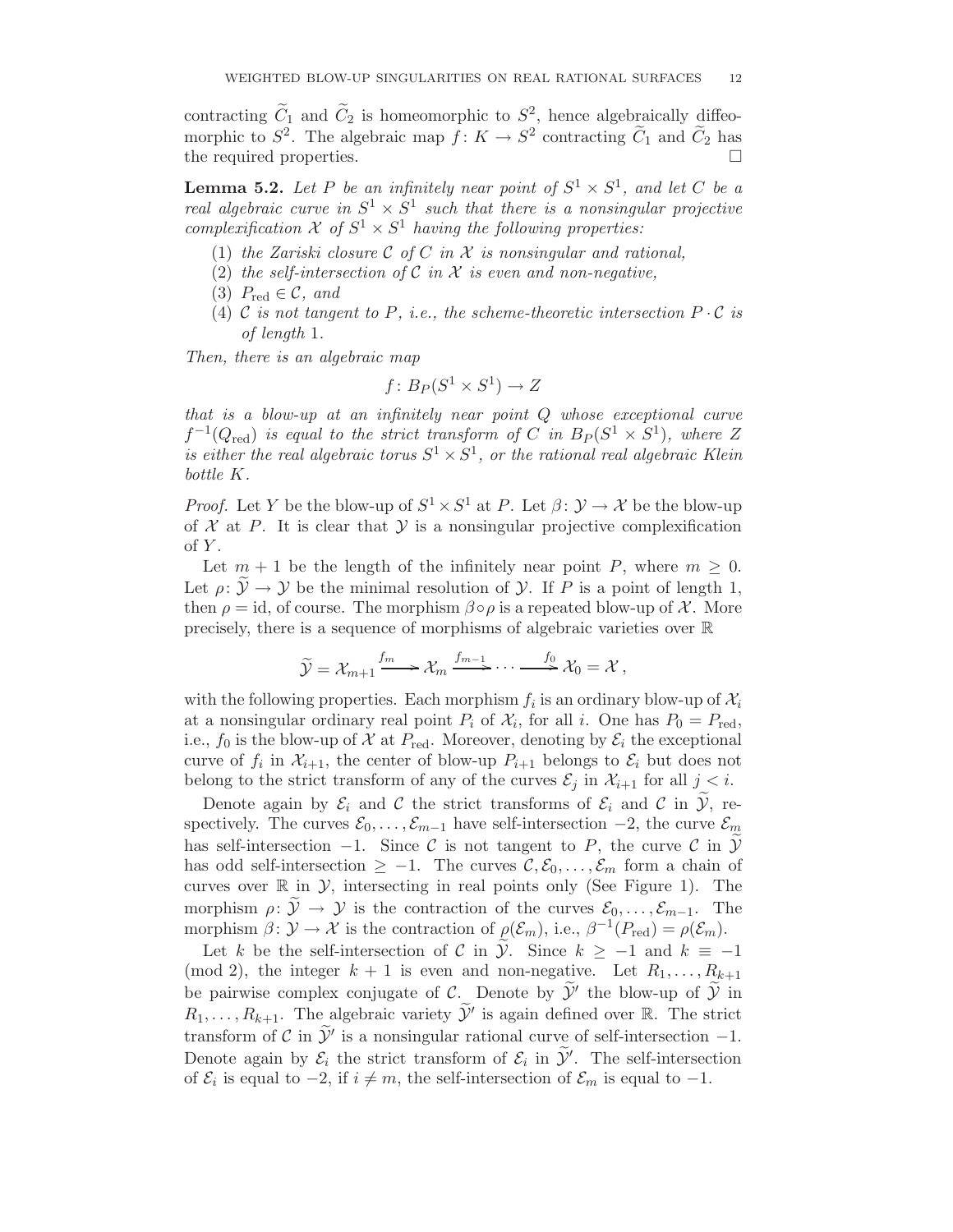

FIGURE 1. The chain of exceptional curves in  $\widetilde{\mathcal{Y}}$ .

Let  $\mathcal{Y}'$  be the algebraic surface defined over  $\mathbb R$  obtained from  $\widetilde{\mathcal{Y}}'$  by contracting the union of the curves  $\mathcal{E}_0 \dots, \mathcal{E}_{m-1}$  to a point, and let  $\rho' : \widetilde{\mathcal{Y}}' \to \mathcal{Y}'$ be the contracting morphism. Let  $\mathcal{X}'$  be the algebraic surface defined over  $\mathbb R$ obtained from  $\mathcal{Y}'$  by contracting  $\rho'(\mathcal{C})$  to a point, and let  $\beta': \mathcal{Y}' \to \mathcal{X}'$  be the contracting morphism. Since  $\beta' \circ \rho'$  is a repeated blow-down of -1-curves, the algebraic surface  $\mathcal{X}'$  is nonsingular. Moreover, the morphism  $\beta'$  is a blow-up of  $\mathcal{X}'$  at a nonsingular infinitely near point  $Q$  of  $\mathcal{X}'$ . Denote again by C the curve  $\rho'(\mathcal{C})$  in  $\mathcal{Y}'$ . The curve C in  $\mathcal{Y}'$  is the exceptional curve of  $\beta'$ .

Now take the associated real algebraic varieties, denoted by the corresponding roman characters. Since the points  $R_1, \ldots, R_{k+1}$  are non real, one has  $\widetilde{\mathcal{Y}}'(\mathbb{R}) = \widetilde{\mathcal{Y}}(\mathbb{R})$ , i.e.,  $\widetilde{Y}' = \widetilde{Y}$ , the minimal resolution of Y. It follows that  $Y' = Y$ , and that the induced algebraic map  $b: Y' \to X'$  is the blow-up of the infinitely near point Q of the nonsingular compact connected real algebraic surface  $X'$ . The exceptional curve of b is equal to the strict transform of  $C$  in  $Y$ .

The only thing that is left to prove is the fact that the real algebraic surface  $X'$  is isomorphic to  $S^1 \times S^1$  or to the rational real algebraic Klein bottle K. In order to establish this, observe that  $\widetilde{Y}$ , as an  $(m + 1)$ -fold blow-up of  $S^1 \times S^1$ , is homeomorphic to the connected sum of  $S^1 \times S^1$  and  $m+1$  copies of  $\mathbb{P}^2(\mathbb{R})$ . Since Y' also is homeomorphic to the connected sum of X' and  $m+1$  copies of  $\mathbb{P}^2(\mathbb{R})$ , it follows that X' is homeomorphic to a torus or a Klein bottle. By [Ma06, Theorem 1.3], or [BH07, Theorem 1.2], or [HM08, Theorem 1.5],  $X'$  is algebraically diffeomorphic to  $S^1 \times S^1$  or the rational real algebraic Klein bottle  $K$ .

A similar, but easier, argument applies and proves the following lemma.

**Lemma 5.3.** Let P be an infinitely near point of  $S^2$ , and let C be a real algebraic curve in  $S^2$  such that there is a nonsingular projective complexification  $\mathcal X$  of  $S^2$  having the following properties: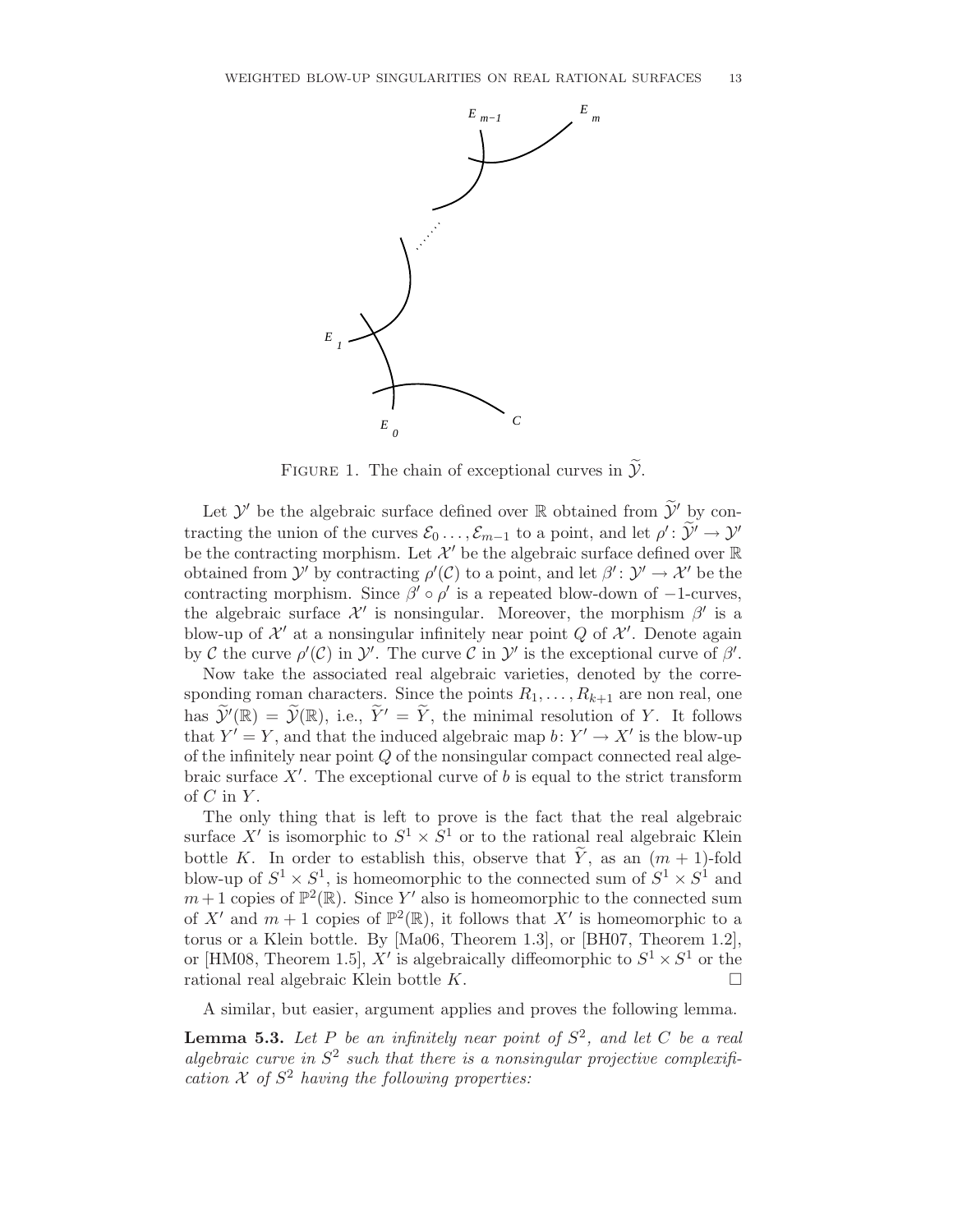- (1) the Zariski closure C of C in X is nonsingular and rational,
- (2) the self-intersection of C in X is even and non-negative,
- (3)  $P_{\text{red}} \in \mathcal{C}$ , and
- (4) C is not tangent to P, i.e., the scheme-theoretic intersection  $P \cdot C$  is of length 1.

Then, there is an algebraic map

$$
f\colon B_P(S^2)\to S^2
$$

that is the blow-up of  $S^2$  at an infinitely near point Q. Moreover, the exceptional curve  $f^{-1}(Q)$  is equal to the strict transform of C in  $B_P(S^2)$  $\Box$ 

Proof of Theorem 1.3. There is a nonsingular rational compact connected real algebraic surface Y such that X is isomorphic to the real algebraic surface obtained from Y by repeatedly blowing up a nonsingular infinitely near point. Since Y is a nonsingular rational compact connected real algebraic surface, Y is obtained either from  $S^2$  or from  $S^1 \times S^1$ , by repeatedly blowing up an ordinary point (cf. [BH07, Theorem 3.1] or [HM08, Theorem 4.1]). Hence, there is a sequence of algebraic maps

$$
X = X_n \xrightarrow{f_n} X_{n-1} \xrightarrow{f_{n-1}} \cdots \xrightarrow{f_1} X_0 = Z,
$$

where  $Z = S^2$  or  $Z = S^1 \times S^1$ , and each map  $f_i$  is a blow-up at a nonsingular infinitely near point  $Q_i$  of  $X_{i-1}$ , possibly of length 1, for  $i = 1, \ldots, n$ . Denote by  $E_i$  the exceptional divisor  $f_i^{-1}((Q_i)_{\text{red}})$  of  $f_i$  in  $X_i$ .

Let  $\mathcal F$  be the set of the infinitely near points  $Q_i$ . Define a partial ordering on F by  $Q_i \leq Q_j$  if the composition  $f_i \circ \cdots \circ f_{j-1}$  maps  $(Q_j)_{\text{red}}$  to  $(Q_i)_{\text{red}}$ . It is clear that  $\mathcal F$  is a forest, i.e., a disjoint union of trees.

Let s be the number of edges in the forest  $\mathcal F$ . We show the statement of the theorem by induction on s. The statement is clear for  $s = 0$ . Suppose, therefore, that  $s \neq 0$ . We may assume that  $Q_1$  is the root of a tree of F of nonzero height.

Let  $C$  be a real algebraic curve in  $Z$  satisfying the conditions of Lemma 5.2 if  $Z = S^1 \times S^1$ , and of Lemma 5.3 if  $Z = S^2$ , with  $P = (Q_1)_{\text{red}}$ . Such curves abound: one can take a bi-degree  $(1,1)$  in  $S^1 \times S^1$ , or a Euclidean circle in  $S^2$ , respectively. Moreover, we may assume that the strict transform of C in  $X_i$  does not contain  $(Q_{i+1})_{\text{red}}$ , for all  $i \geq 1$ . Applying Lemma 5.2 and Lemma 5.3, respectively, one obtains a sequence

$$
X = X_n \xrightarrow{f_n} X_{n-1} \xrightarrow{f_{n-1}} \cdots \xrightarrow{f_2} X_1 \xrightarrow{f'_1} X'_0 = Z',
$$

where  $f_1'$  $C'_{1}$  contracts the strict transform of C in  $X_{1}$  to a point  $Q'_{1}$ . The real algebraic surface Z' is either the real algebraic sphere  $S^2$ , or the real algebraic torus  $S^1 \times S^1$ , or the rational real algebraic Klein bottle K. By construction, the number of edges in the forest  $\mathcal{F}'$  associated to the latter sequence of blow-ups is equal to  $s-1$ . Therefore, if  $Z' = S^2$  or  $Z' = S^1 \times S^1$ , we are done. If  $Z$  is the real algebraic Klein bottle  $K$ , then, according to Lemma 5.1, there is a sequence of blow-ups

$$
Z' = X'_0 \xrightarrow{f_0} X'_{-1} \xrightarrow{f_{-1}} X_{-2} = S^2
$$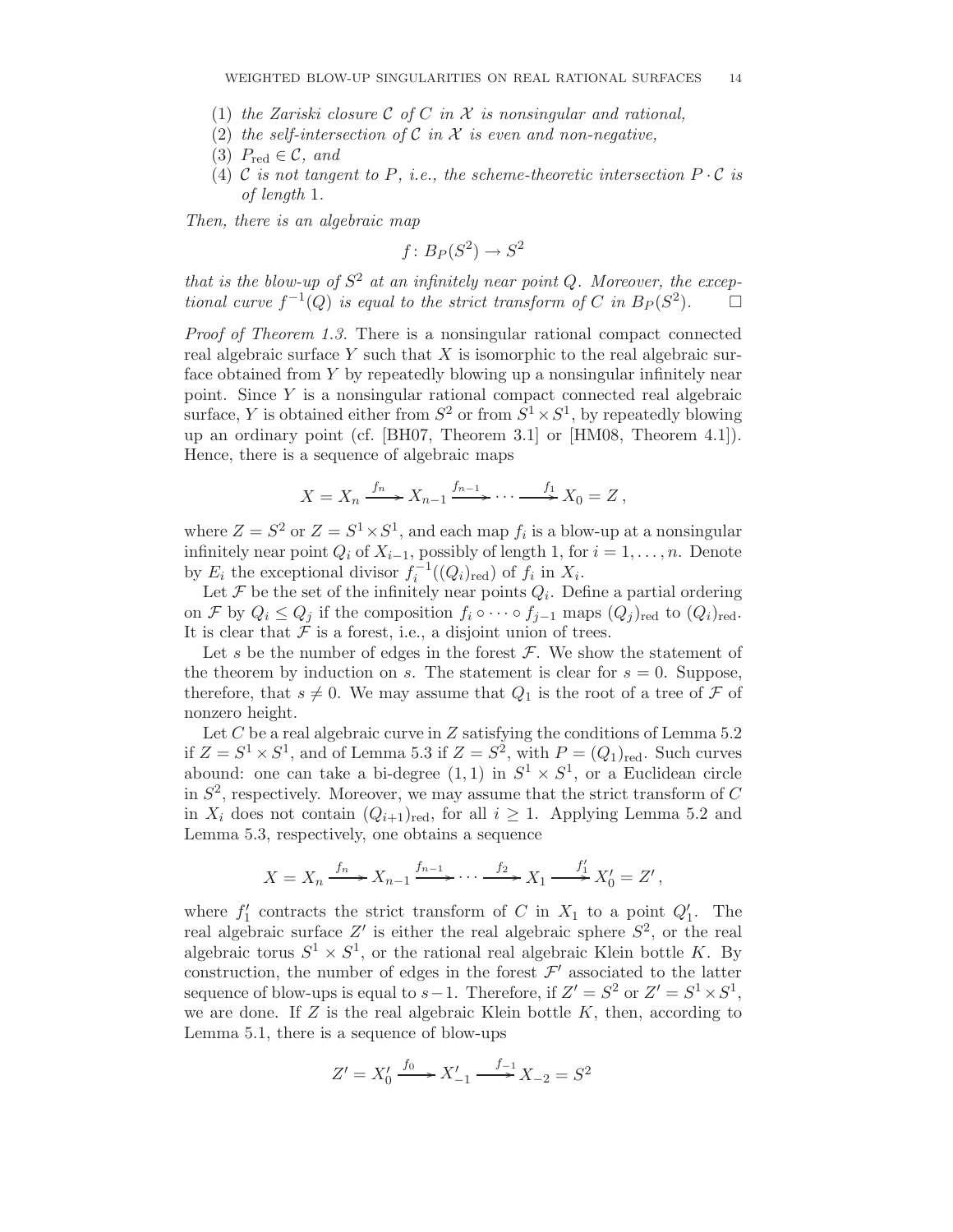at ordinary points such that the images of the centers  $Q'_1, Q_2, \ldots, Q_n$  in  $X_{-1}$ and  $X_{-2}$  are distinct from the centers of the blow-ups  $f_0$  and  $f_{-1}$ . We conclude also in this case by the induction hypothesis.  $\Box$ 

A close inspection of the above proof reveals that the following slightly more technical statement holds.

**Theorem 5.4.** Let  $X$  be a rational compact connected real algebraic surface whose singularities are weighted blow-ups, and let  $S \subseteq X$  be a finite subset of nonsingular points of X. Then there is an algebraic map  $f: X \to S^2$  or  $f \colon X \to S^1 \times S^1$  with the following properties:

- (1) there are distinct infinitely near points  $P_1, \ldots, P_\ell$  on  $S^2$  or  $S^1 \times S^1$ , respectively, such that f is the blow-up at  $P_1, \ldots, P_\ell$ , and
- (2)  $(P_i)_{\text{red}} \notin f(S)$ , for all i.

## 6. Infinitely near points on a singular rational surface

The object of this section is to prove Theorem 1.4.

*Proof of Theorem 1.4.* Let  $(P_1, \ldots, P_\ell)$  and  $(Q_1, \ldots, Q_\ell)$  be two elements of  $X^e$ . We prove that there is an algebraic automorphism  $\varphi$  of X such that  $\varphi(P_i) = Q_i$ , as infinitely near points.

Let S be the set of ordinary points  $(P_1)_{\text{red}},\ldots,(P_\ell)_{\text{red}},(Q_1)_{\text{red}},\ldots,(Q_\ell)_{\text{red}}$ of X. Since S is a finite set of nonsingular points of X, there is, by Theorem 5.4, an algebraic map  $f: X \to S^2$  or  $f: X \to S^1 \times S^1$  with the following properties:

- there are distinct infinitely near points  $R_1, \ldots, R_n$  on  $S^2$  such that f is the blow-up at  $R_1, \ldots, R_n$ , and
- $(R_i)_{\text{red}} \notin f(S)$ , for all *i*.

Since f is an isomorphism at a neighborhood of S, the image  $f(P_i)$  is an infinitely near point of  $S^2$  of length  $e_i$ , and the same holds for  $f(Q_i)$ , for all i.

By Theorems 2.1 and 3.1, there is an algebraic diffeomorphism  $\psi$  of  $S^2$ or  $S^1 \times S^1$ , respectively, such that  $\psi(P_i) = Q_i$  for  $i = 1, ..., \ell$ , and  $\psi(R_i) =$  $R_i$  for  $i = 1, \ldots, n$ . Then,  $\psi$  induces an algebraic diffeomorphism  $\varphi$  of X with the required property.

# 7. Isomorphic rational real algebraic surfaces

*Proof of Theorem 1.5.* Let  $X$  and  $Y$  be rational compact connected real algebraic surfaces having weighted blow-up singularities, such that each of the surfaces X and Y has exactly one singularity of type  $A_{e_i}^-$ , for each  $i = 1, \ldots, \ell$ .

If  $X$  and  $Y$  are isomorphic, then, of course, the singular topological surfaces  $X$  and  $Y$  are homeomorphic.

Conversely, suppose that  $X$  and  $Y$  are homeomorphic. By Theorem 1.3, there are nonsingular real rational surfaces  $X'$  and  $Y'$ , and  $\ell$ -tuples  $(P_1,\ldots,P_\ell) \in (X')^{\mathbf{e}}$  and  $(Q_1,\ldots,Q_\ell) \in (Y')^{\mathbf{e}}$  such that X is the blowup of X' at  $P_1, \ldots, P_\ell$  and Y is the blow-up of Y' at  $Q_1, \ldots, Q_\ell$ . Since X and Y are homeomorphic,  $X'$  and  $Y'$  are homeomorphic. It follows that  $X'$  and  $Y'$  are algebraically diffeomorphic. By Theorem 1.1, there is an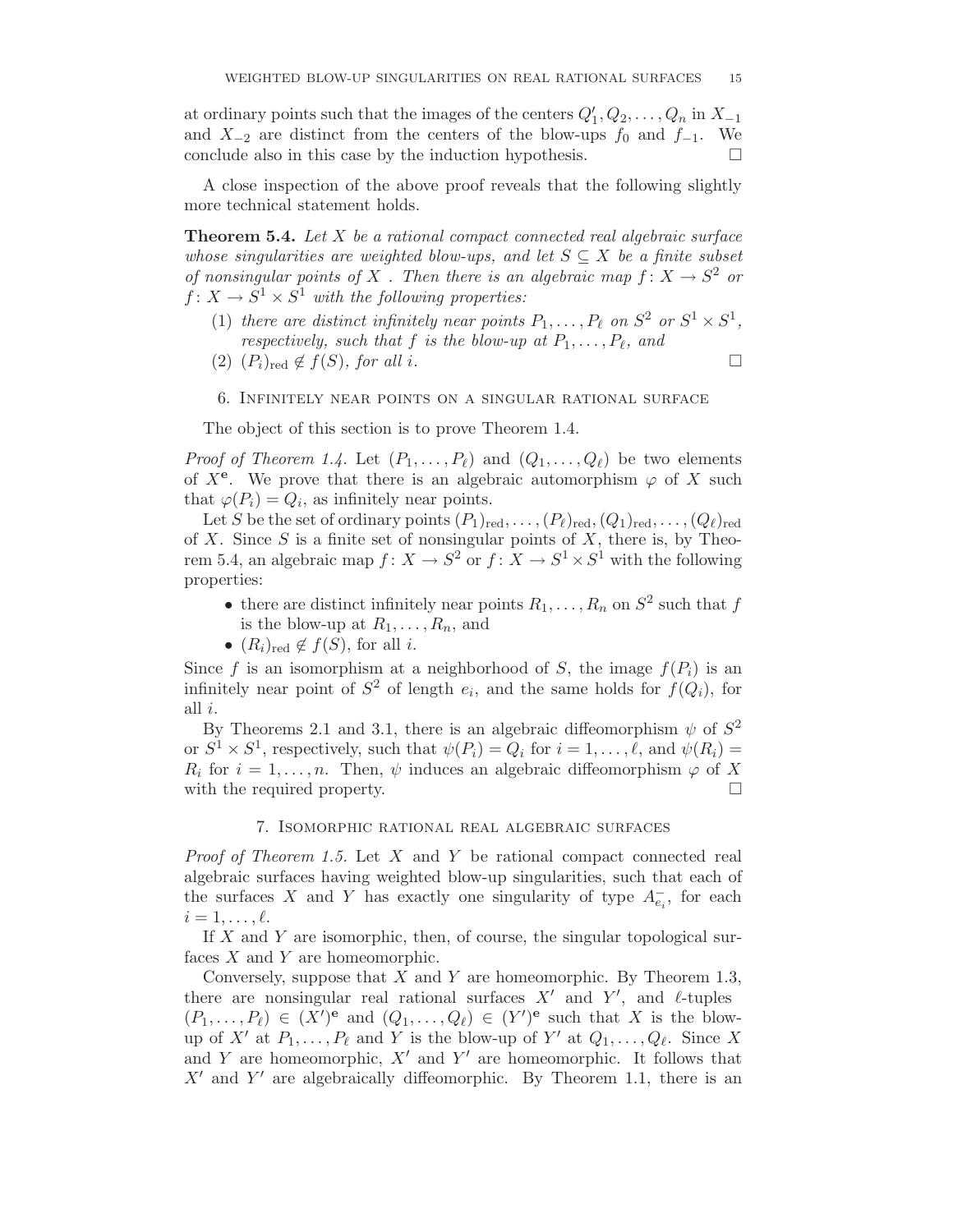

Figure 2. The once-pinched torus.

algebraic diffeomorphism  $\varphi: X \to Y$  such that  $\varphi(P_i) = Q_i$  for  $i = 1, \ldots, \ell$ . The diffeomorphism  $\varphi$  induces an algebraic isomorphism between X and  $Y.$ 

The following example shows that the statement of Theorem 1.5 does not hold for the slightly more general class of rational compact connected real algebraic surfaces that have singularities of type  $A^-$ .

Example 7.1. Let  $X$  be the real algebraic surface obtained from the real algebraic torus  $S^1 \times S^1$  by contracting a fiber  $S^1 \times \{ \star \}$  to a point. Then X is a rational compact connected real algebraic surface having only one singular point. Its singularity is of type  $A_1^ \frac{1}{1}$ .

Let P be a point of  $\mathbb{P}^2(\mathbb{R})$ . The real algebraic surface K obtained from  $\mathbb{P}^2(\mathbb{R})$  by blowing up P is a real algebraic Klein bottle. Let Y be the real algebraic surface obtained from the real algebraic Klein bottle  $K$  by contracting to a point the strict transform of a real projective line in  $\mathbb{P}^2(\mathbb{R})$  that passes through P. Then Y is a rational compact connected real algebraic surface having only one singular point. Its singularity is of type  $A_1^ \frac{1}{1}$ .

It is clear that  $X$  and  $Y$  are homeomorphic singular surfaces. Indeed, they are both rational real algebraic models of the once-pinched torus (Figure 2). However, they are non isomorphic as real algebraic surfaces. Indeed, if they were isomorphic, their minimal resolutions  $S^1 \times S^1$  and K were isomorphic, which is absurd.

Note that  $Y$  is a rational real algebraic surface having weighted blow-up singularities, whereas  $X$  is not.

### **REFERENCES**

- [BH07] I. Biswas, J. Huisman, Rational real algebraic models of topological surfaces, Doc. Math. 12 (2007), 549–567
- [BCR98] J. Bochnak, M. Coste, M.-F. Roy, Real algebraic geometry, Ergeb. Math. Grenzgeb. (3), vol. 36, Springer Verlag, 1998
- [BK87a] J. Bochnak, W. Kucharz, Algebraic approximation of mappings into spheres, Michigan Math. J. 34 (1987), 119–125
- [BK87b] J. Bochnak, W. Kucharz, Realization of homotopy classes by algebraic mappings, J. Reine Angew. Math. 377 (1987), 159–169
- [BKS97] J. Bochnak, W. Kucharz, R. Silhol, Morphisms, line bundles and moduli spaces in real algebraic geometry,  $Pub. Math. I.H.E.S. 86 (1997), 5–65$
- [CM08a] F. Catanese, F. Mangolte, Real singular Del Pezzo surfaces and threefolds fibred by rational curves, I, Michigan Math. J. (to appear), arXiv:0705.0814 [math.AG]
- [CM08b] F. Catanese, F. Mangolte, Real singular Del Pezzo surfaces and threefolds fibred by rational curves, II, (submitted), arXiv:0803.2074 [math.AG]